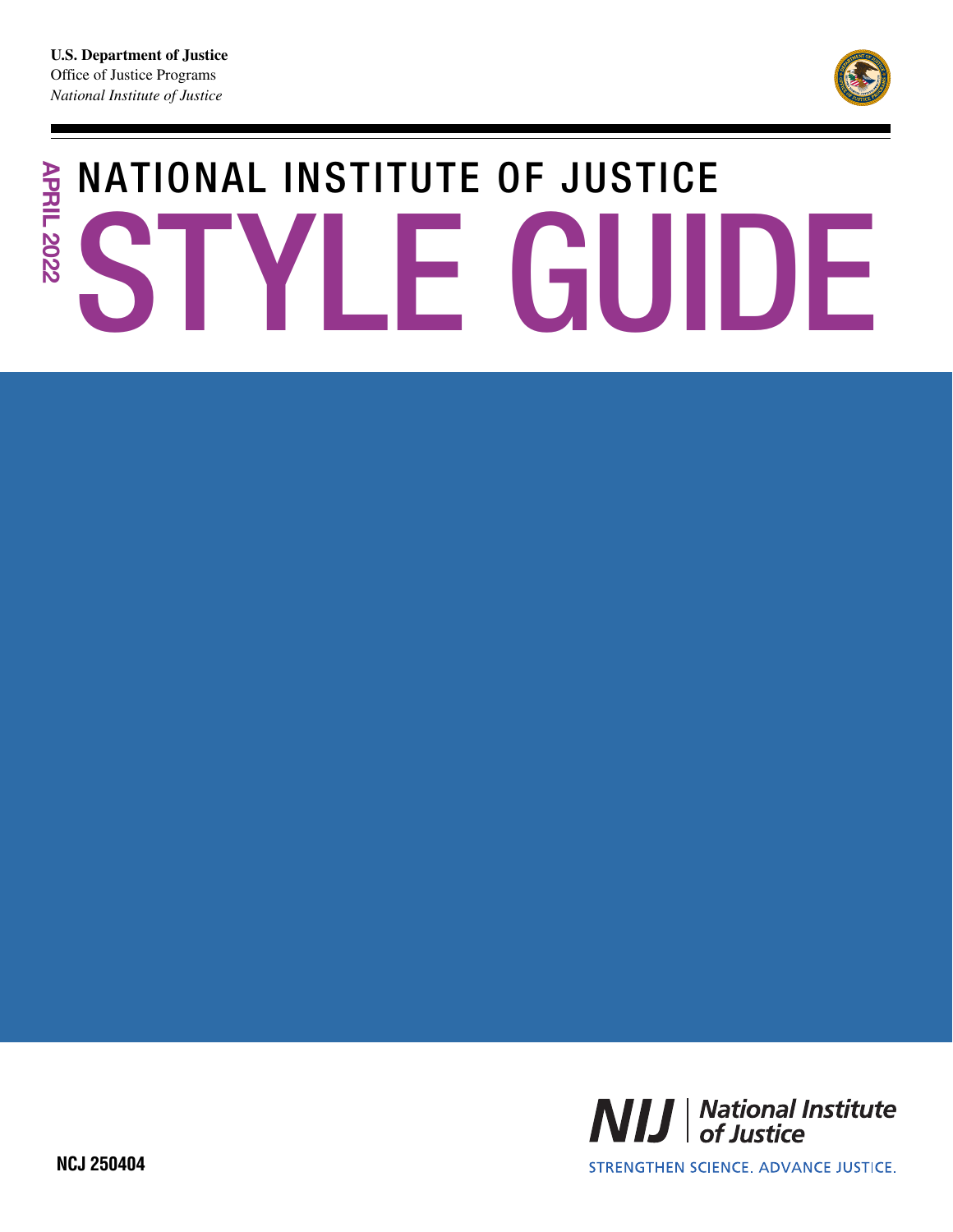# National Institute of Justice Style Guide

*Updated April 2022*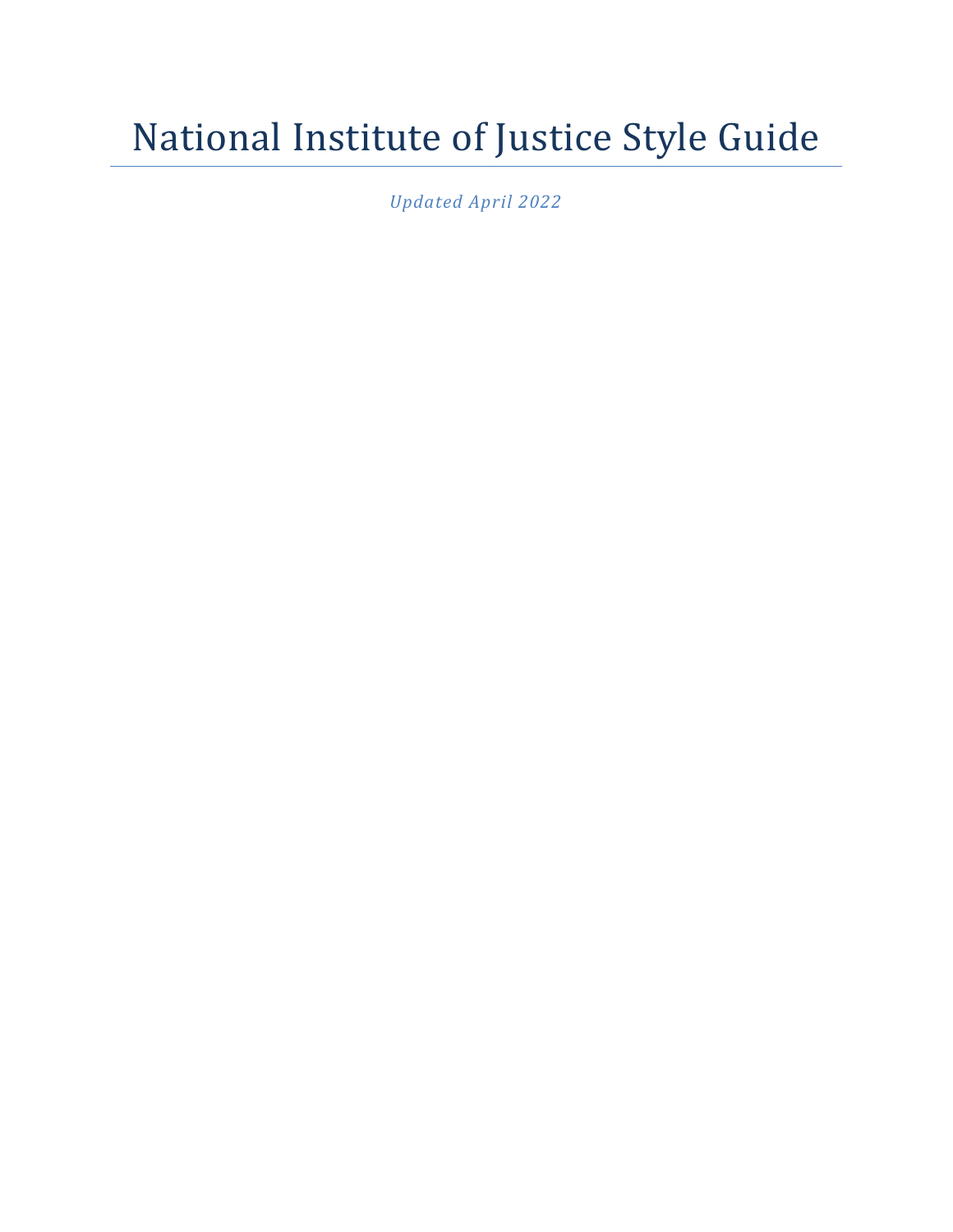# **Table of Contents**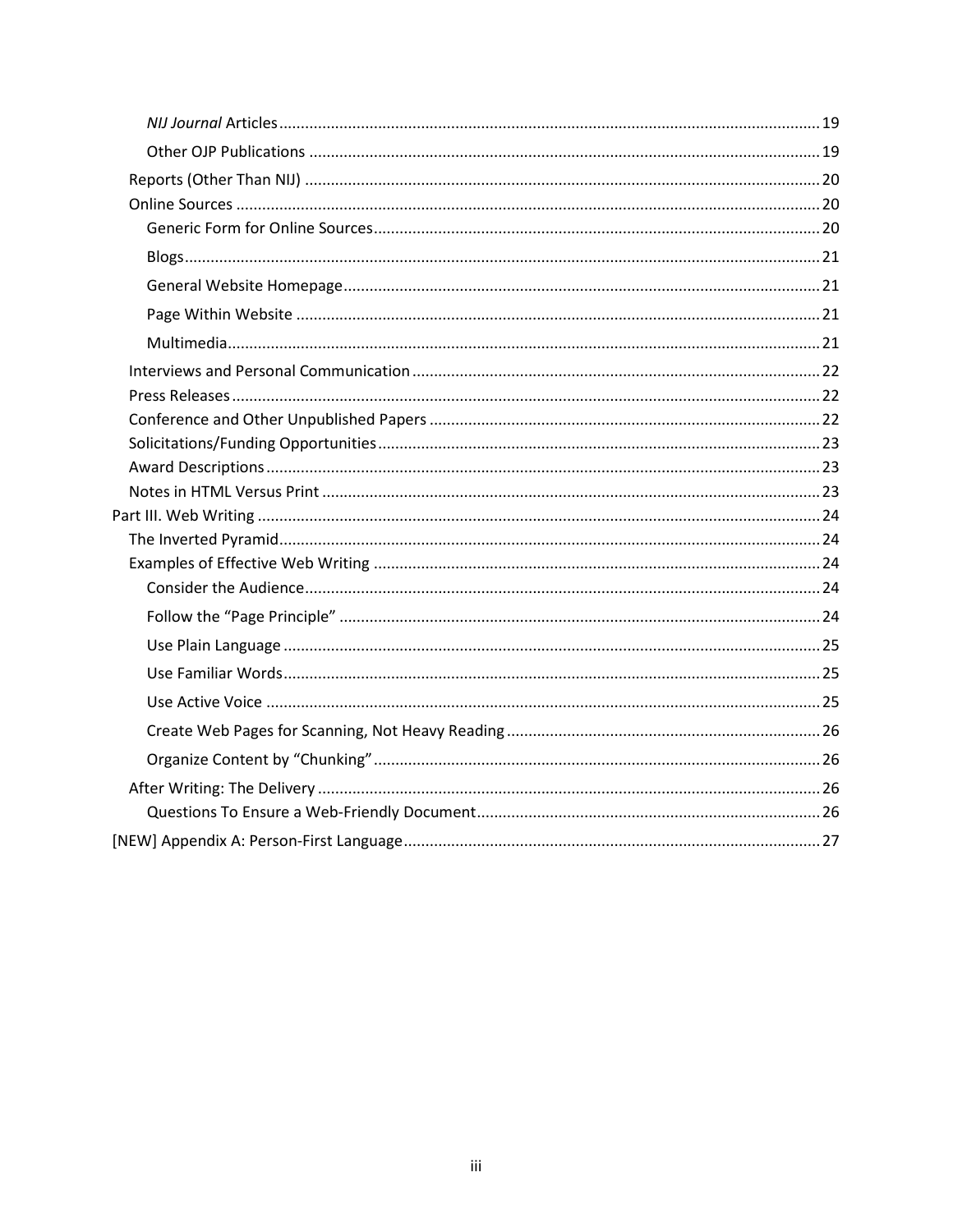# <span id="page-4-0"></span>**Part I. General Style and Editorial Guidelines**

NIJ generally follows the *AP Stylebook*. The information below highlights some key guidance as well as critical areas in which NIJ style deviates from AP.

For spelling, compounding, style, and usage questions that are not covered by the *AP Stylebook,* AP recommends consulting *Webster's New World College Dictionary,* 5th ed. As a rule of thumb, use the first spelling listed in that dictionary unless the *AP Stylebook* provides a specific exception.

For notes, references, and bibliographies, NIJ generally follows the *Chicago Manual of Style*. See [Part II.](#page-18-0) [Notes and References](#page-18-0) for more information.

**[NEW]** NIJ is committed to using humanizing, person-first language that decouples traits, conditions, and actions from the person being described. As a rule, NIJ refers to the person or individual and then adds descriptive language if needed. For instance, NIJ uses phrases such as "person who committed a crime" or "individual who is incarcerated" instead of terms like "offender" or "prisoner." For more details on person-first language in specific cases, see the [Preferred Terms and Usage](#page-10-1) section below. A table of person-first terms is also provided in [Appendix A.](#page-30-0)

# <span id="page-4-1"></span>**Abbreviations and Acronyms**

Acronyms are words formed from the first letter or letters of a series of words (*laser* is light amplification by stimulated emission of radiation). Abbreviations are shortened words (*co.* for company). NIJ avoids using acronyms when possible. Editorial judgment may be needed.

- Abbreviations and initials of personal names that are followed by periods are set without spaces (U.S., A.B. Carter).
- Abbreviations of contractions and initials or numbers retain a space  $(§\ 116, op\ .\ \text{cit.}).$
- Use periods for most two-letter abbreviations, e.g., U.S., U.K., U.N.
	- o Note: D.C. except in addresses and citations in notes, bibliographies, and references
	- o Exceptions: AP, GI, ID, EU
- U.N., U.K. are acceptable on first reference and as both nouns and adjectives.
- U.S. Okay if an adjective, but spell it out as a noun (U.S. Postal Service, but "The United States shares borders with Canada and Mexico.").
- Use all capitals, but no periods, for longer abbreviations and acronyms when individual letters are pronounced: FBI, DOJ, HHS, CDC.
- U.S. state names
	- o **Do not** abbreviate state names when used in the body of a story, whether standing alone or in conjunction with a city, town, village, or military base (e.g., "They got stuck behind a buggy in Lancaster, Pennsylvania," not "They got stuck behind a buggy in Lancaster, Penn.").
	- o Avoid abbreviating state names in headlines.
	- o Use postal code abbreviations only in addresses, notes, and references.
	- $\circ$  Exception: If necessary for context, use postal code abbreviations in parentheses in the names of local law enforcement organizations: Vallejo (CA) Police Department.
- Abbreviate the following formal titles when they appear directly before a person's name: *Dr., Gov., Lt. Gov., Rep., Sen.* For example
	- o *Gov. John Doe*
	- o *former Lt. Gov. Jane Doe* (note that "former" is not capitalized)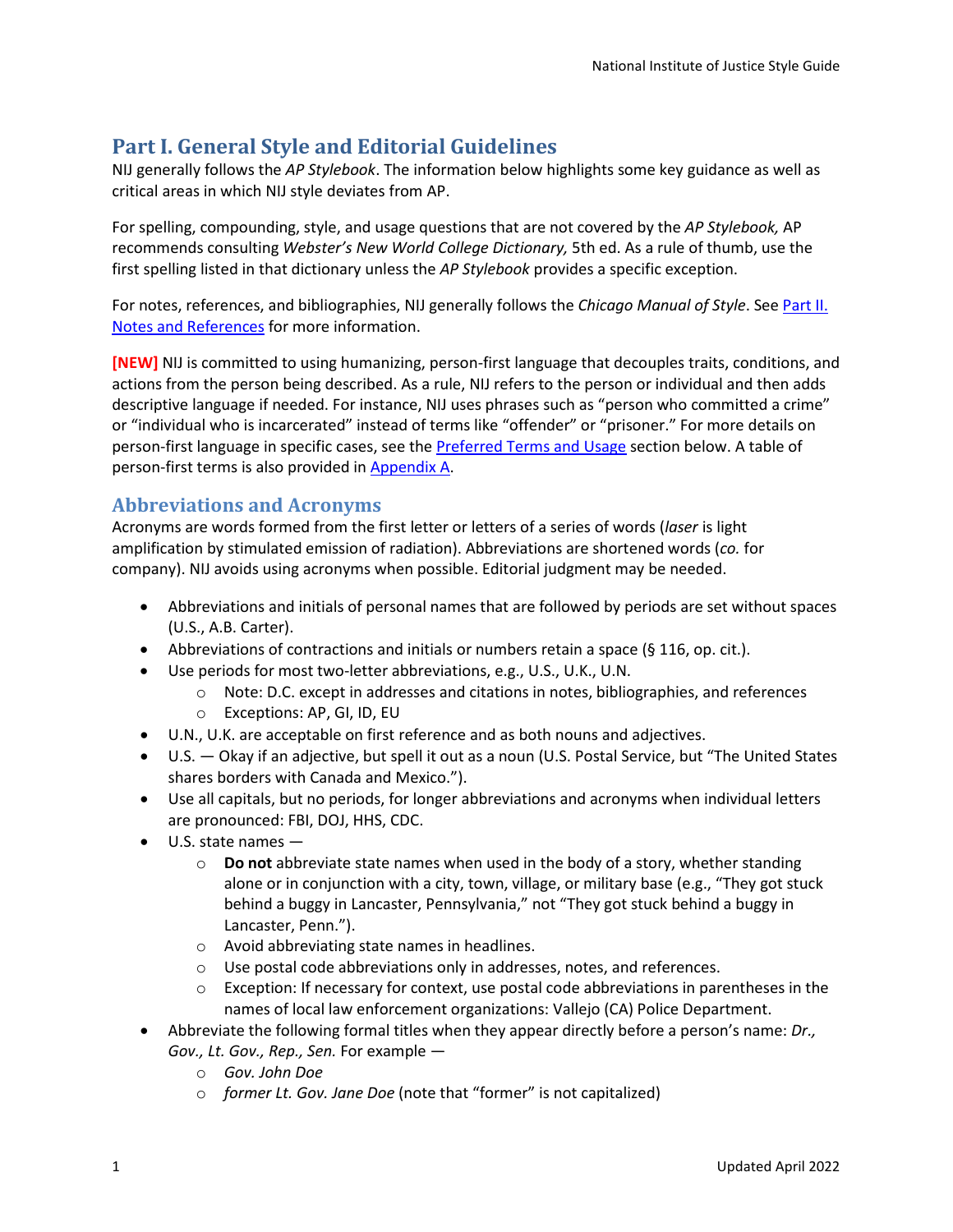## o *Sen. John Doe*

All other formal titles are spelled out when preceding a name (*President, Vice President, Attorney General*).

- The acronym for a term should be provided only if it appears again after the first use, or in the rare case that the acronym is recognizable to readers but the full term may not be.
	- o **[UNLIKE AP]** Place the acronym in parentheses after the full term on first use in the text. Simply use the acronym on second reference.
	- $\circ$  Even if the first use of the full term is possessive, the acronym should not include an apostrophe: *The National Crime Information Center's (NCIC) uniform offense codes.*
- AP style lists a number of acronyms and abbreviations that can be used on first reference without definition. Some examples: *FBI, CIA, DUI, GOP, SWAT, DNA, RNA, GPS.*
	- o In NIJ publications, NIJ can be used on first reference; it does not have to be introduced as the National Institute of Justice (NIJ). However, editors should consider the intended audience for the publication and use their editorial judgment.
- Do not establish an acronym or abbreviation in a head or a subhead (for example, don't do this: "How Many Sexual Assault Kits (SAKs) Were in the Storage Locker?"). However, some acronyms or abbreviations may be used in a head or subhead, at the editor's discretion, before they are established in the text (e.g., STEM, R&D).
- Spell out acronyms at the beginning of each section in long documents and webpages.
- When making the plural form of an acronym, use a lowercase "s" (no apostrophe needed). For example: CEDs, SAKs, BWCs, GPSs, SANEs.
- Do not use an article in front of an acronym used as a noun, unless the usage is generally accepted (*the FBI, the CIA, the IRS,* but *DOJ, NIJ, BJS, ONDCP, EPA, BOP, CDC*).
- Use *a* or *an* with an acronym on the basis of its pronunciation. If the first sound is a consonant (including "y" when used as a consonant), use *a*. If the first sound is a vowel, use *an.* For example: an NIJ publication; an OJP initiative; a DOJ budget; an FBI partnership; a HUD program; an HHS study; a UAS crash; a SAK backlog.
- Latin abbreviations: The abbreviation *e.g.* is for the Latin words meaning "for example," and *i.e.* means "that is." For plain language writing, it's generally better to write out these terms rather than to use the abbreviations. If you use the abbreviation, note the distinction between the meanings of the two terms and choose the correct one. Follow the abbreviation with a comma. In place of et al., it is clearer to use "and others." When et al. must be used, however, such as in a note or reference, the word "and" is omitted before the "et" (which means "and" in Latin); also note that after the "et," there is no period.

# <span id="page-5-0"></span>**Academic Degrees and Titles**

Do not precede faculty names with "Dr." or "Professor." Do not list degrees after the name in the byline or in references in text. You may indicate specific postgraduate degrees only in the acknowledgments or biographies box. If an individual does not have a postgraduate degree, such as a research assistant, you may include the bachelor's degree in the acknowledgments or biographies box.

Academic subjects are generally lowercased except when subjects are proper nouns, such as English or French. Some examples of AP's capitalization rules for academia follow:

- She urged Jane Doe, professor of chemistry, to write about chemistry and crime analysis (subsequently, Doe).
- John Doe, president of West Virginia University; President Doe.
- Jane Doe, chair of the Department of Forensic and Investigative Science; a professor of biology.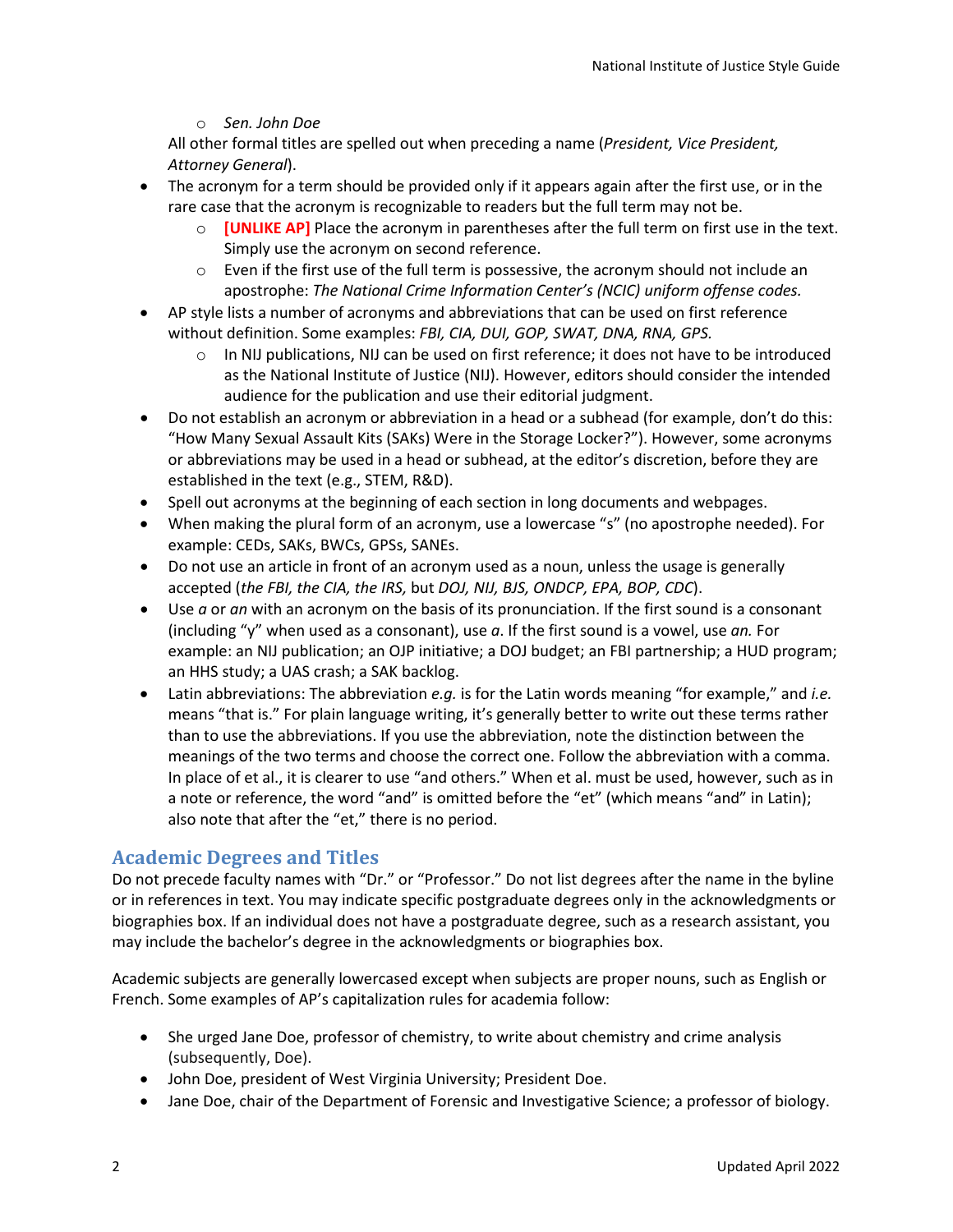- In biography box: John Doe, Ph.D., is the W. Alton Jones Associate Professor of Chemistry. (Associate Professor is capitalized here because it is part of the title of an endowed position.)
- Professor Emeritus (capitalized as an honorary, conferred title).

See also [Ranks and Civilian Titles.](#page-15-0)

# <span id="page-6-0"></span>**Capitalization**

- Avoid unnecessary capitals.
- Follow AP style for capitalizing job titles or official titles of federal officials before or after the person's name or if the title stands alone.
	- o Note: This rule covers titles such as *NIJ director* and *attorney general*. Capitalize only when used immediately before a name (*NIJ Director Jane Smith*), otherwise lowercase (*The attorney general launched a new initiative*).
- Capitalize names of government departments and offices when they are not widely used or generic (e.g., *Office of Research and Evaluation*). Lowercase widely used or generic names of government agencies and offices (e.g., *adult protective services, communications office*), unless used in reference to a specific office (*Florida's Adult Protective Services, NIJ's Office of Communications*). Lowercase subsequent condensed references to proper names of government departments (*the agency, the office, the department*).
	- o Exception: Capitalize *the Institute* when referring to NIJ (see [Preferred Terms and Usage\)](#page-10-1)
- Capitalize *act* only when it appears as part of the formal title of enacted or pending legislation: *the Juvenile Justice and Delinquency Prevention Act,* but *the act.* The term *bill* is not capitalized.
- Do not capitalize prepositions and conjunctions in titles and headings unless they have more than three letters:
	- o *Convicted by Juries, Exonerated by Science*
	- o *Police Integrity: Public Service With Honor*
	- o *Policing Neighborhoods: A Report From St. Petersburg*
	- o *Women and Children Who Are Victims of Abuse*
- Capitalize *To* in infinitives in titles and headings
	- o *Adapting an Evidence-Based Program To Reduce Gang Involvement*
- Additional guidelines to note:
	- o *Black*
	- o *Congress*, but *congressional, congressionally*
	- o *federal, state, territory, tribe, nation*
	- o *federally, statewide, territorial, national, nationwide*
	- o *government*
	- o **[UNLIKE AP]** *Indian country* (note lowercase *country*)
	- o *Indigenous,* but *tribal*
	- o *website, webcam, webcast, webmaster, webpage,* but *web writer, web address, on the web, web browser*
	- o *PDF*, not *pdf* **except** when specifying media in a website link (for example: Download the final report (pdf, 36 pages)).
	- o *URL*, not url
	- o *email*, not *Email*, except in a list of contact information
	- o *First Amendment, 14th Amendment* (see also the [Numbers](#page-10-0) section below)
	- o *U.S. Constitution*, *the Constitution* (always capitalize when referring to the U.S. Constitution), *Massachusetts Constitution*, but *state constitution*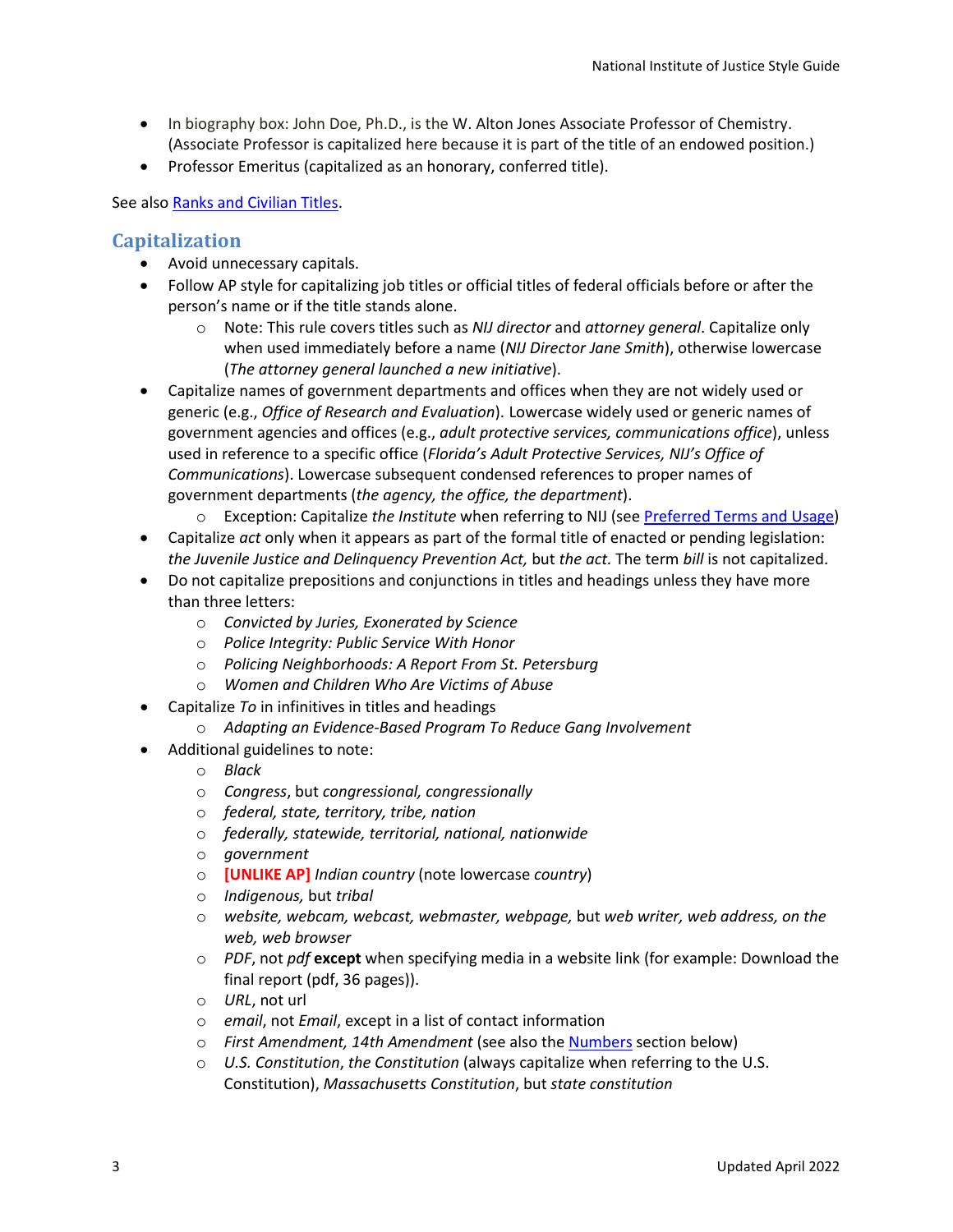o *legislature* and *senate* when used generically or to refer to multiple state legislatures (*the Kansas and Colorado legislatures*, *a state senate*) and *Legislature* and *Senate* when referring to a specific body (*U.S. Senate*, *Kansas Legislature*).

# <span id="page-7-0"></span>**Compounding and Unit Modifiers**

- Use hyphens to avoid ambiguity or to form a single idea from two or more words. Do not hyphenate two-word phrases when the first word is an adverb that ends in "ly." When in doubt, check the *AP Stylebook* for individual prefixes and suffixes. Also, AP style generally follows *Webster's New World College Dictionary* for compounding. Note some of the following uses in AP style:
	- o words beginning with *anti-* are hyphenated, except for words with specific meanings (see the list in the *AP Stylebook*)
	- o *cease-fire* (noun, adjective), *cease fire* (verb), but *Operation Ceasefire* or *CeaseFire* (depending on the city of the program) (see entry for Operation Ceasefire under Preferred Terms and Usage)
	- o *child care* (noun, modifier)
	- o *cross-examine, cross-examination, cross section* (noun), but *crossover* (noun, adjective)
	- o *day care* (noun, modifier)
	- o *front line* (noun), *front-line* (adjective)
	- o *follow-up* (noun, modifier), *follow up* (verb)
	- o *health care* (noun, modifier)
	- o *in-depth* (modifier)
	- o *reentry* (in all cases)
	- o *underway* (one word in all uses)
- In general, do not hyphenate prefixes that appear before a word starting with a consonant. Use a hyphen if the prefix ends in a vowel and the word that follows begins with the same vowel. Exceptions: *cooperate, coordinate,* and double-e combinations such as *reelect, preexisting*. Use a hyphen if the word that follows is capitalized. Use a hyphen to join doubled prefixes: *subsubparagraph*. Some of these may be exceptions to first listed spellings in *Webster's New World College Dictionary*. Prefixes that generally do not need a hyphen include the following, noting some exceptions:
	- o *ante* (but *ante-mortem*)
	- o *bi*
	- o *co* (except when forming words that indicate occupation or status: *co-author, co-signer, co-worker*)
	- o *counter*
	- o *fore*
	- o *infra*
	- o *inter*
	- o *intra*
	- o *mid*, but *mid-America, mid-1990s*
	- o *mini*
	- o *multi*
	- o *non* (but use a hyphen before proper nouns)
	- o *pre* (no hyphen in double-e combinations: *preempt, preexisting*), but *pre-convention, pre-dawn, pre-noon*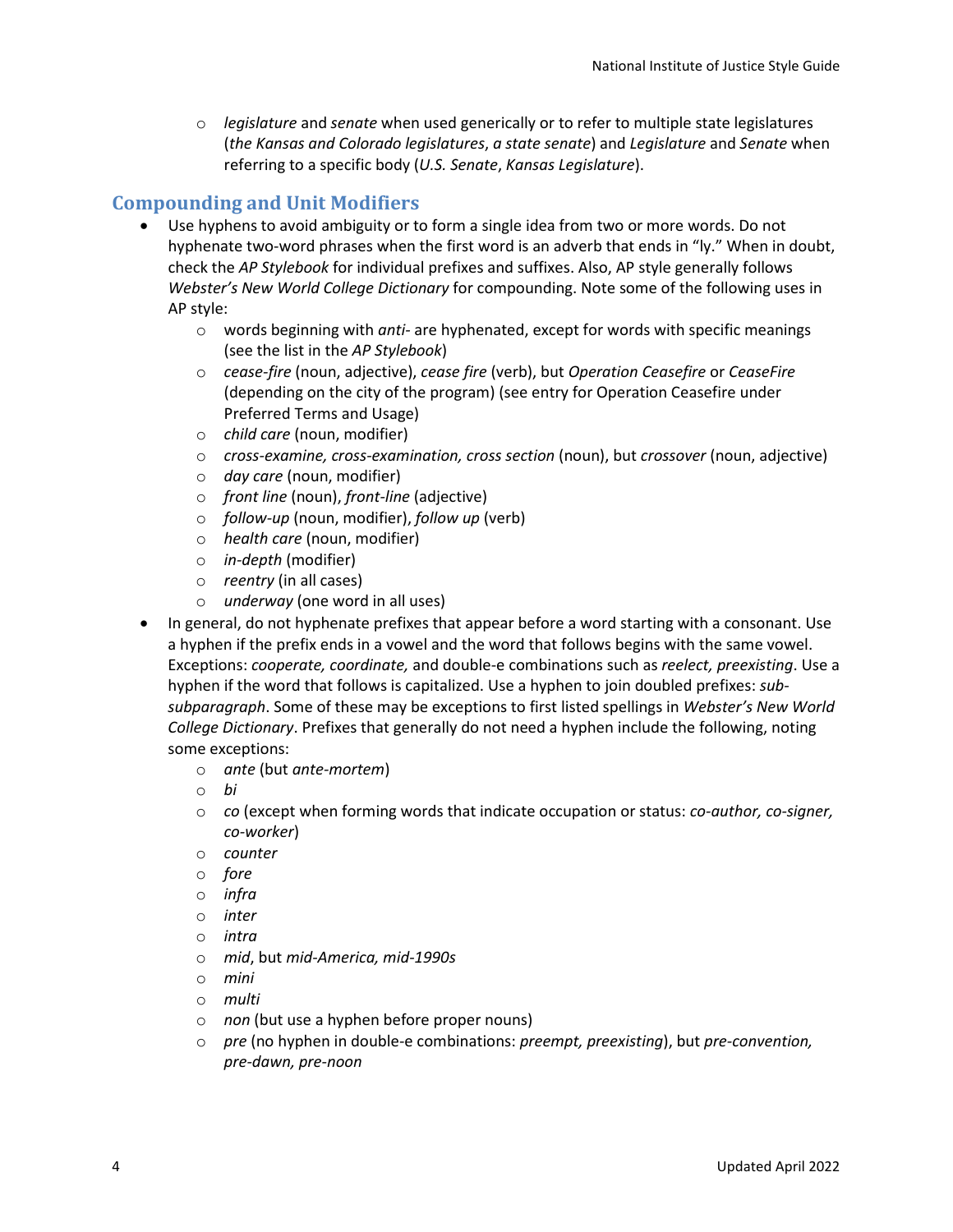- o *re* (no hyphen in double-e combinations: *reentry, reelect, reemphasize, reestablish, reexamine*), but hyphenate if the word would have a different meaning as one word, e.g., *re-cover* (cover again), *re-sign* (sign again)
- o *semi*
- o *trans* (but *trans-Atlantic* and *trans-Pacific*)
- o *ultra*
- o *un*
- o *under*
- *After,* as a prefix, is printed solid when used to form a noun, but is hyphenated when used to form a unit modifier: *aftereffect, afterthought,* but *after-school activities.*
- *Post,* as a prefix, should be hyphenated if not listed in *Webster's New World College Dictionary.*  Some exceptions: *postconviction, postdate, postelection, postgraduate, postoperative, postwar,* but *post-bellum*, *post-mortem*.
- Use a hyphen for unit modifiers beginning with "all": *all-around* (not *all-round*), *all-inclusive, allout, all-time.*
- For suffixes, generally follow *Webster's New World College Dictionary*. If a combination is not listed there, use two words for the verb form and hyphenate nouns and unit modifiers. Some common examples:
	- o *breakup*, *buildup*, *checkup*, *crackup*, *pileup*, *setup*, *smashup*, *speedup*, *tuneup*
	- o *businesslike,* but *bill-like, shell-like* (to avoid tripling a consonant)
	- o *citywide, communitywide, countrywide, statewide, nationwide*
	- o *childless, tailless, waterless,* but *shell-less* (to avoid tripling a consonant)
	- o *clockwise, lengthwise, otherwise,* but *penny-wise, street-wise*
	- o *crossover*
	- o *cutoff, liftoff, playoff, standoff, showoff, takeoff,* but *rip-off, send-off, shut-off*
	- o *fallout, flameout, hideout, pullout, sellout, walkout, washout,* but *cop-out, fade-out*
	- o *holdover, stopover, takeover, walkover,* but *carry-over*
	- o *shutdown, slowdown*
	- o *standoff, standout*
	- o *takeout, takeover*
	- o *twofold, fourfold*

## <span id="page-8-0"></span>**Dates**

- In text, write out months in full when they appear alone or with the year only.
- Use the following forms for months as part of a month, day, and year combination: Jan., Feb., March, April, May, June, July, Aug., Sept., Oct., Nov., Dec.
	- o On the *NIJ Journal* cover, use #Month/Full Year (e.g., 11/2019).
	- $\circ$  On all other publication covers and title pages, write out month (e.g., November 2019).
- When a phrase lists a month and year, do not separate with commas: *February 2008 was a cold month.*
- When a phrase lists a month, day, and year, place a comma before and after the year: *Feb. 14, 2008, is the target date.*
- In tables and figures only, use the following forms for months without a period: *Jan, Feb, Mar, Apr, May, Jun, Jul, Aug, Sep, Oct, Nov, Dec.*
- In text, write out the days of the week in full.
- In tables, use the following forms for days of the week without periods: *Sun, Mon, Tue, Wed, Thu, Fri, Sat.*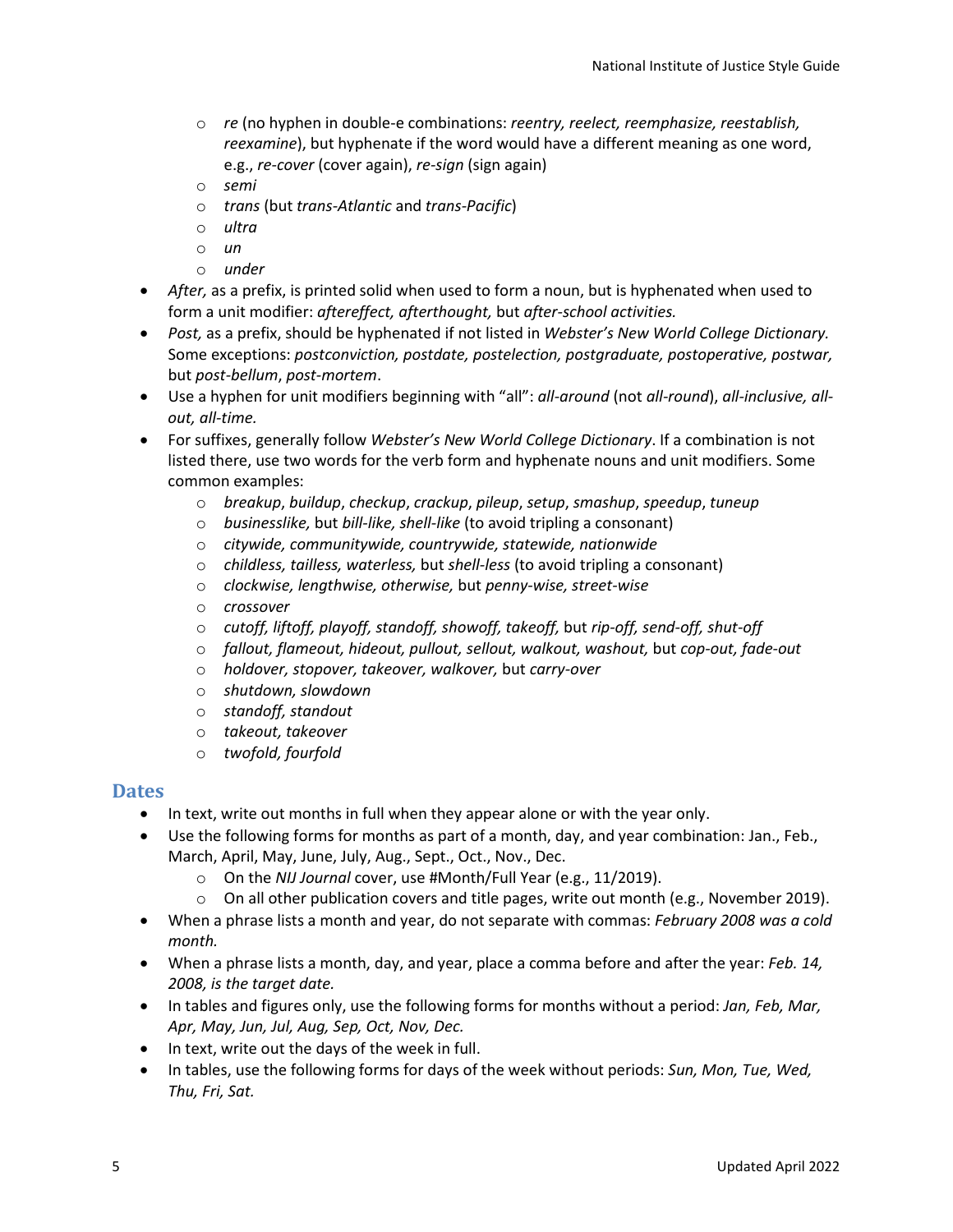# <span id="page-9-0"></span>**Italics**

Within text, use italics for the titles of books, online publications, journals, magazines, and other periodicals. However, place white papers, NIJ final reports, articles, chapters, and the titles of other sections within a publication in quotation marks.

Commas, periods, colons, and semicolons that follow directly after an italicized word or phrase should also be italicized. For example (note the italicized comma following *Journal*): The *NIJ Journal,* which was first published in 20 B.C., remains popular despite its age. Parentheses following an italicized word or phrase should not be italicized.

In general, do not use italics to emphasize words or sentences in main text. Before placing words in italics, ask the following questions: Why is this word/sentence more important than the others? Will the audience discern its importance, or can it only be conveyed through italics?

# <span id="page-9-1"></span>**Lists**

**[UNLIKE AP]** Use bullets to list items, and use the same grammatical structure for each bullet. A bulleted list is preferable to a lengthy list within a paragraph. Numbered lists may be used occasionally instead of bulleted lists if the intent is to emphasize the items' order. Bulleted lists are introduced by a statement ending with a colon or a dash, or can simply follow a heading. Begin each item with a capital letter **(short phrases can be initial-capped),** and end each item with a period **(for sentences or long items)**, or no punctuation for very short items. If any one of the list items requires a period, end each item with a period for consistency. Do not end items with commas or semicolons or end the penultimate list item with "and." Examples follow:

The assessments revealed several program deficiencies:

- Localities often do not have the resources they need to locate victims and register them for restitution.
- Jurisdictions do not have the funding they need to maintain a collections staff.
- There is no state-level integrated technology to help staff track restitution owed and paid to victims.

Gun violence prevention and intervention starts with problem solving. Problem-solving policing pushes police officials to:

- Identify concentrations of crime or criminal activity.
- Determine what causes these concentrations.
- Implement responses to reduce these concentrations.

## **Prevention Programs**

- Operation Ceasefire
- Directed Police Patrols
- Strategic Approaches to Community Safety Initiative

Through the survey, the Compensation Program determined —

- How applicants learned about the program.
- What would make both the application process and receiving services easier.
- What type of assistance the victims needed.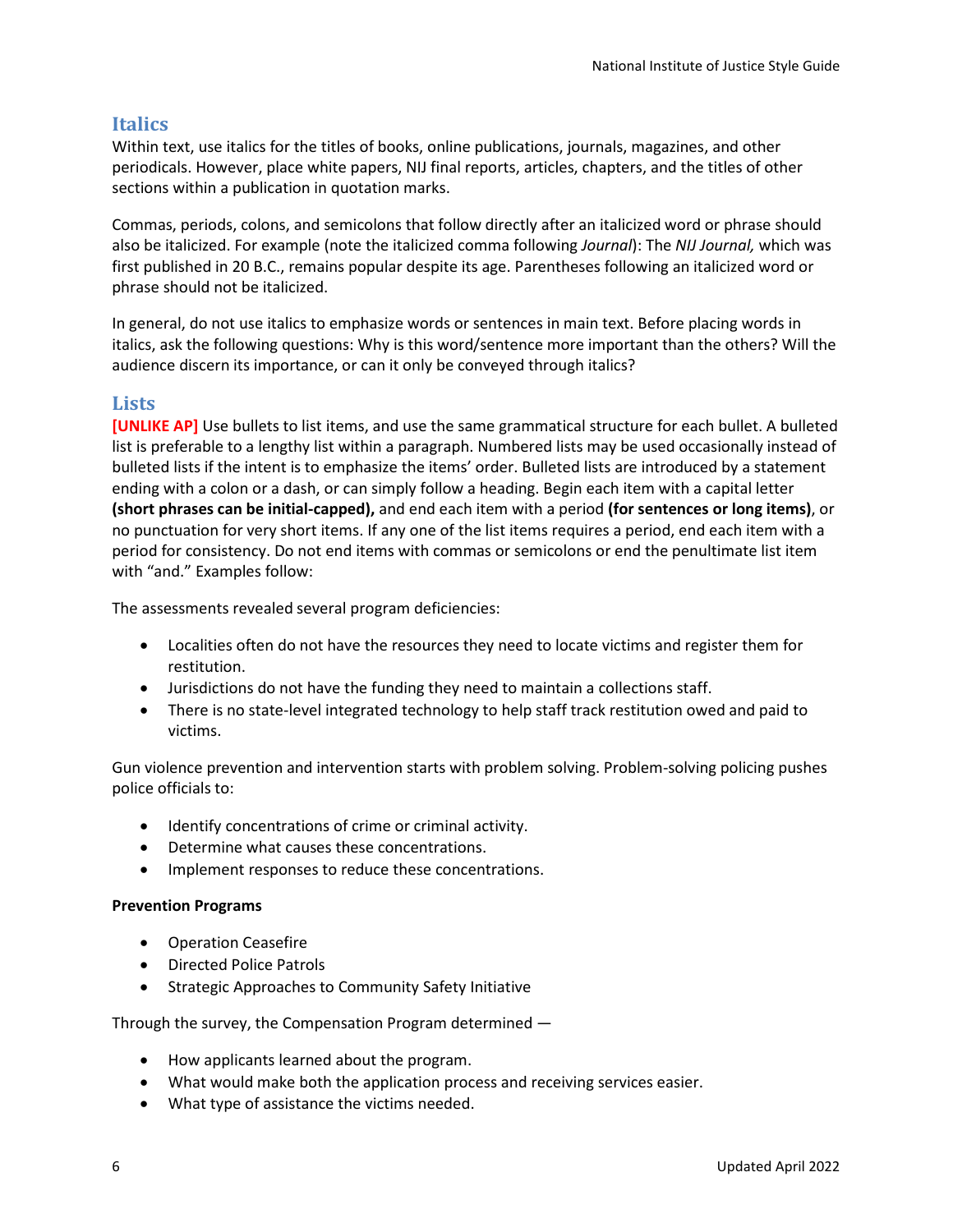• Whether these victims had considered not applying for assistance and, if so, why.

# <span id="page-10-0"></span>**Numbers**

- Ordinal indicators should be set on the baseline, not superscript. For example: *The 1st Circuit, the 25th Annual Wisconsin Piano Tossing Competition.*
- Spell out numbers one through nine except for units of measurement (dimensions), degrees, decimals, money, percentages, or proportions; use figures for 10 and above. The ordinals first through ninth are also spelled out, except in political, geographical, and military designations:
	- o *List of four robberies*
	- o *The 17 shootings*
	- o *First floor*
	- o *Seventh Street*
	- o *1st Congressional District*
	- o *8th U.S. Circuit Court of Appeals, the 8th Circuit*
- When using numerals for second and third, use *2nd* and *3rd*, *not* 2d and 3d, except as part of a legal citation: *2nd ed.,* but *214 F.3d 417.*
- Spell out all numbers except for years at the beginning of a sentence. Spell out numbers one through nine even when they appear in the same sentence as a number 10 and above:
	- o *The group included eight individuals convicted of fraud and 16 individuals convicted of money laundering.*
	- o *Thirteen individuals escaped from the state penitentiary.*
	- o *1974 saw the passage of the Juvenile Justice and Delinquency Prevention Act.* But avoid this construction if possible. Instead, write *The Juvenile Justice and Delinquency Prevention Act was enacted in 1974.* Or, even better, *The U.S. Congress enacted the Juvenile Justice and Delinquency Prevention Act in 1974*.
- Use figures for time of day and dates, but write out one through nine when referring to durations of time: *8 a.m., 8:30 p.m.; Feb. 14, 2008,* but *one day, two weeks, three months, four years, five decades, six centuries.*
- Use the % sign when paired with a numeral, with no space, in most cases. Try to avoid starting a sentence with a percentage; if it's necessary, spell out both the numeral and "percent."
	- o *Of the 122 sources used in the study, 65% came from open-source data.*
	- o *Thirty-three percent of the data came from official records.*
- Use figures for units of dimension: *5 feet, 6 inches, 4 yards, a 6-foot-4-inch man.*
- Use figures for ages.
	- o *The victim of incest was 6 years old*.
	- o *The Every Student Succeeds Act is 5 years old.* Suggest rewriting to avoid this construction. Instead, write *The Every Student Succeeds Act passed five years ago*. Or *Congress passed the Every Student Succeeds Act five years ago*.
	- o *a 5-year-old boy, a 7-year-old girl, a 35-year-old woman*
- Fractions standing alone or followed by *of a* or *of an* are generally spelled out: *three-fourths of an inch, a quarter of a mile.* Use figures for precise amounts larger than 1, converting to decimals whenever practical: *1 ½, 1.5*.
- Format a range of numbers as, e.g., *\$12 million to \$14 million* or *\$12-\$14 million*. Also: *a pay increase of 12%-15%* or *12% to 15%.*

# <span id="page-10-1"></span>**Preferred Terms and Usage**

• **[NEW]** *addiction* – do not use this term; see entry for *substance use disorder*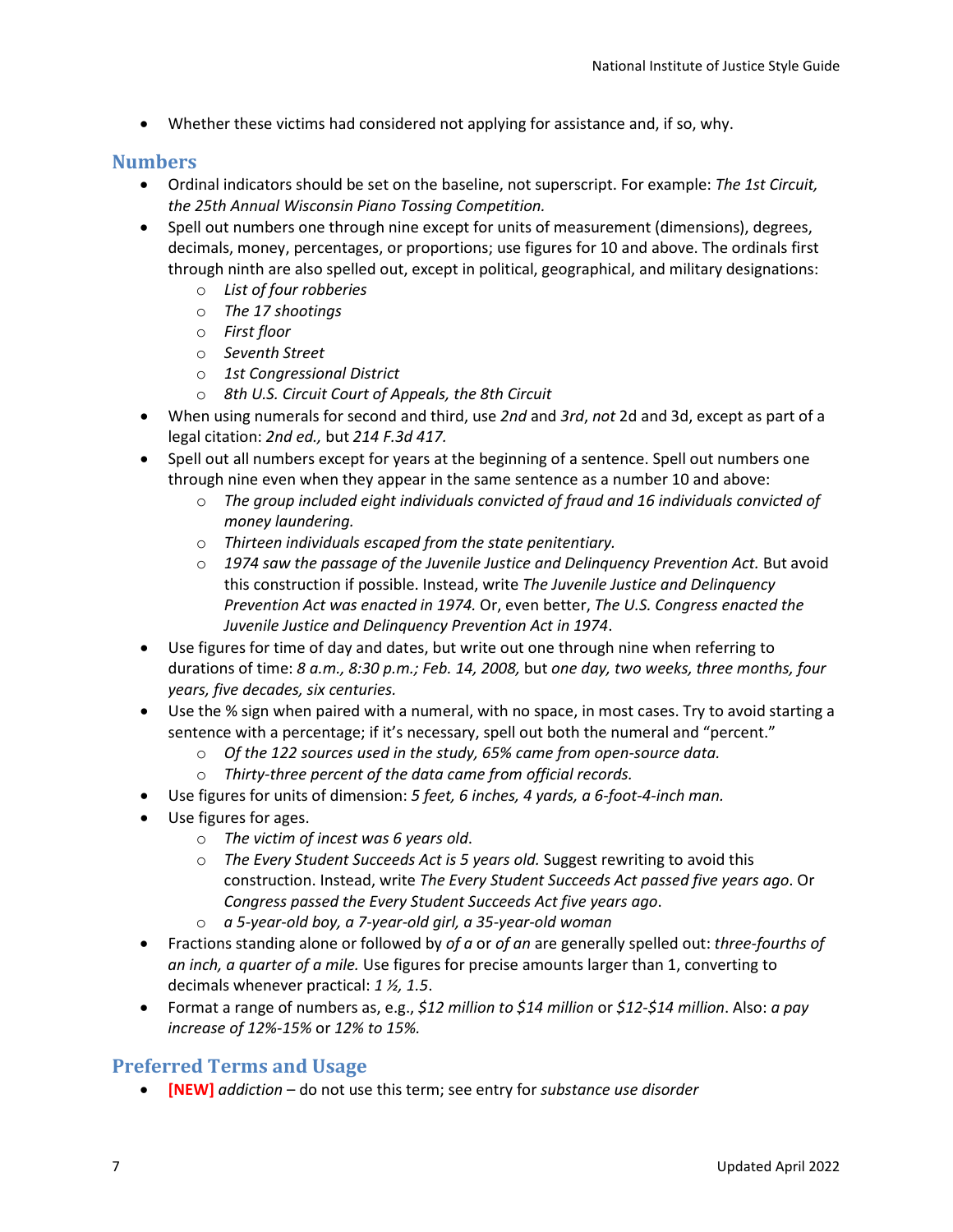- *administrative segregation*  NIJ does not use this term; see entry for *restrictive housing*
- *although,* not *while* (unless noting a period of time)
	- o He tripped and fell over the small child **while** pursuing the suspect.
	- o The researchers found that while **although** there were similarities between the programs, they differed in terms of reporting requirements, functionality, and policies for sharing reports with other departments.
- *American Indian, Alaska Native,* or *Native American.* Also *Indigenous*. But *tribe, tribal,* unless as part of a proper name: *the Hoopa Valley Tribe*. Note the capitalization in *Indian country* (this is an exception to AP). Editors should always check with the NIJ subject matter expert about when and how to use these terms and whether *Indian, AIAN, AI/AN,* or *AI&AN* are acceptable on second reference.
- *Black* (capitalized when used in a racial, ethnic, or cultural sense)
- *body armor* or *bullet-resistant (or stab-resistant) armor/vest*, not *bullet-proof armor/vest*
- *challenges* (as in, Challenge.gov) This will almost always be lowercase.
	- $\circ$  Capitalize only when using the full name of a specific challenge or in a header or title. For example: *NIJ announced the Gun Safety Technology Challenge in 2015.*
	- o Lowercase when not referring to a specific challenge. For example: *The challenge closed without any awards made.* (But, per the above, *The Gun Safety Technology Challenge closed without any awards made*.)
	- o Lowercase when referring to challenges in general. For example: *NIJ has issued seven challenges since 2012.*
- *citizens* when specifically discussing citizenship or programs that apply only to citizens, otherwise *the public* is preferred.
- *compared to* when pointing out resemblances, often unexpected, between essentially dissimilar objects; use *compared with* to point out differences, often unexpected, between essentially similar objects.
- *conducted energy device* (*CED* on second reference), not *Taser*
	- $\circ$  Because most people are familiar with Taser and not CED, NIJ recommends introducing the term as "… conducted energy devices (CEDs), such as the Taser, are …"
	- o Taser should be capitalized. It should **not** be written as TASER or TaserTM (see **[Trademarks](#page-16-0)** section for more information).
- *correctional officers* or *corrections officers,* not *prison guards* or *correction officers*
- *crime laboratory,* not *crime lab* on first use. *Crime lab* is acceptable on second use.
- *dataset*
- *decision-maker, decision-making*
- *domestic partner violence* NIJ does not use this phrase; see entry for *intimate partner violence*
- *email,* but *e-book, e-newsletter, e-reader, e-commerce*
- *etc.* Avoid whenever possible. Use "such as," "including," or "for example" to imply more items/options than are listed. Using "etc." tells your reader one of two things: either you don't have the information or you do have it but you're not bothering to include it.
- *exhibit* for tables, figures, and charts
- *forensic science*, not *forensics* or *forensic sciences*
- *gun safety technology,* not *smart gun technology* or *smart gun*
- *http://* or *https://* at the start of a web address: *https://www.justice.gov, https://www.urban.org*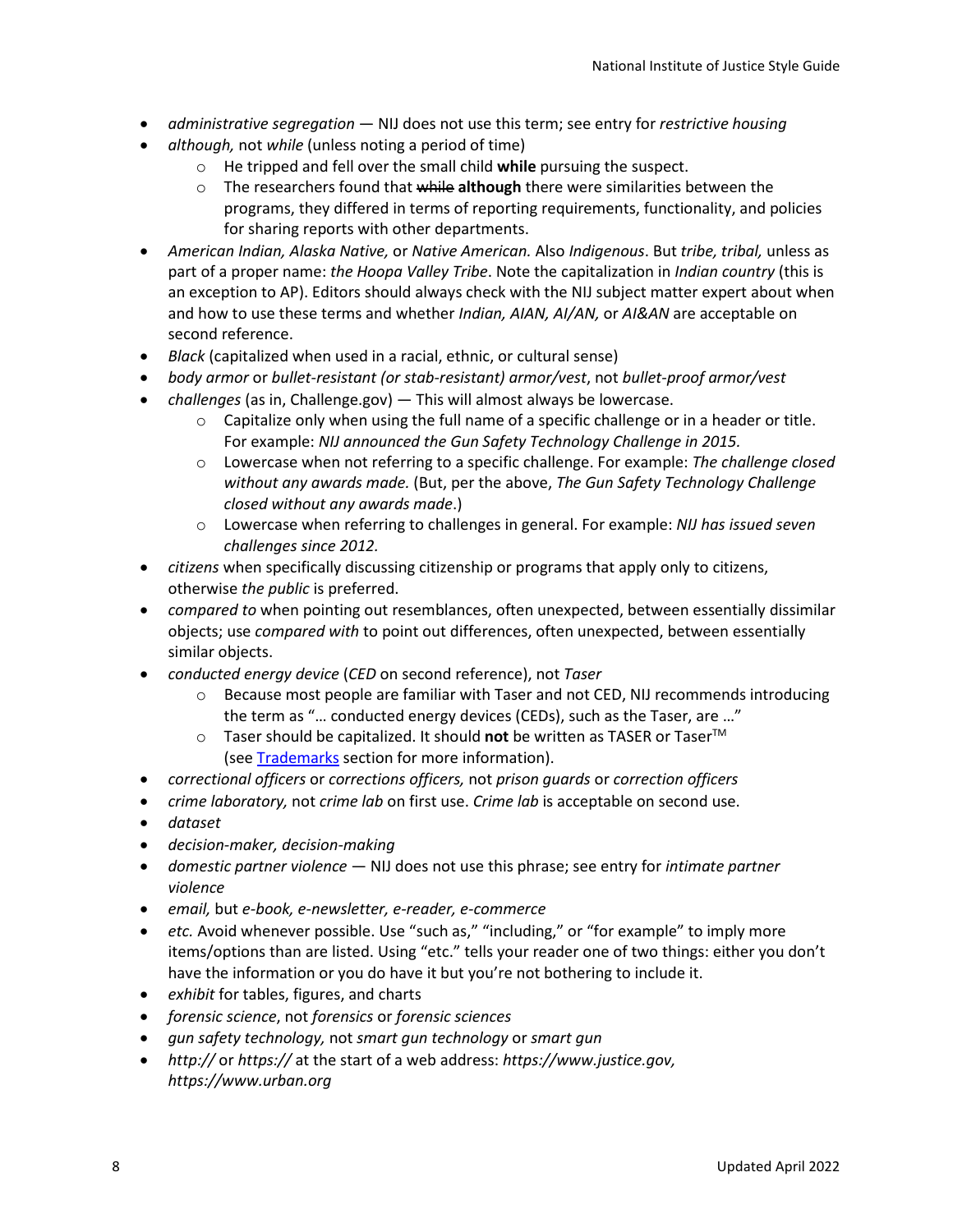- $\circ$  EXCEPTION: "OJP.gov" and "NIJ.ojp.gov" should be used when directing readers to either site generally, such as when providing a keyword in print and PDF documents (see section Writing Referral Text for [Content on NIJ.ojp.gov and OJP.gov](#page-16-1) below). Additionally, NIJ.ojp.gov can be used in NIJ logos (see NIJ branding guide).
- *human remains,* not *dead body*
- *human trafficking,* not *trafficking in persons*
- **[UNLIKE AP]** *Indian country* (lowercase "country" in accordance with 18 U.S.C. 1151 and 40 C.F.R. 171.3)
- *internet*
- *intimate partner violence,* not *domestic violence* or *domestic partner violence*
- *the Institute* is an acceptable replacement for NIJ except on first reference, but NIJ is preferred; use only if NIJ sounds awkward; note capitalization.
- *justice-involved* (e.g., justice-involved youth) do not use this term
- *keyword*, singular not keywords even if there is more than one word. Keyword should also be used when the keyword is an NCJ or award number.
- *law enforcement,* not *police*, because sheriffs are not police. Use police or sheriff when referring specifically to a particular police or sheriff's department or to a jurisdiction that has police (e.g., "Police officers from the Houston Police Department participated in the training," or "Thousands of sexual assault kits are stored, untested, in law enforcement property rooms across the country. In Houston, police are working with researchers to learn more about the kits in their possession.").
- *offline, online*
- *Operation Ceasefire* or *Operation CeaseFire* may be acceptable depending on the city. Confirm with the individual program for its proper spelling.
	- o Chicago's program was *Operation CeaseFire* (the model is now called *Cure Violence*).
	- o Boston's program is *Operation Ceasefire.*
- *and/or*  avoid *and/or* in any case except internal or contractual documents
- *percentage* (not *percent*) when no specific number is mentioned. Use the % symbol with figures: *The percentage of youth homicides occurring at school has remained at less than 3% of the total number of youth homicides*.
- **[NEW]** *person belonging to racial and/or ethnic minority groups,* not *minority*
- **[NEW]** *person charged with a crime,* not *defendant*
- **[NEW]** *person committing a crime,* not *offender* or *perpetrator*
	- o *person at high risk of offending,* not *high-risk offender*
	- o *person committing serious crimes,* not *serious offender*
	- o *person convicted of crime who has completed any court-ordered punishment,* not *ex-offender*
	- o *person not committing a crime* or *person who has never committed/been convicted of a crime,* not *nonoffender*
	- o *person who chronically offends,* not *chronic offender*
	- o *person who offends throughout the life course,* not *life-course persistent offenders*
- **[NEW]** *person convicted of a crime,* not *convict*
	- o *person convicted of a felony,* not *felon*
- **[NEW]** *person on parole,* not *parolee*
- **[NEW]** *person on probation,* not *probationer*
- **[NEW]** *person who abused,* not *abuser*
- **[NEW]** *person who has desisted from crime,* not *desister*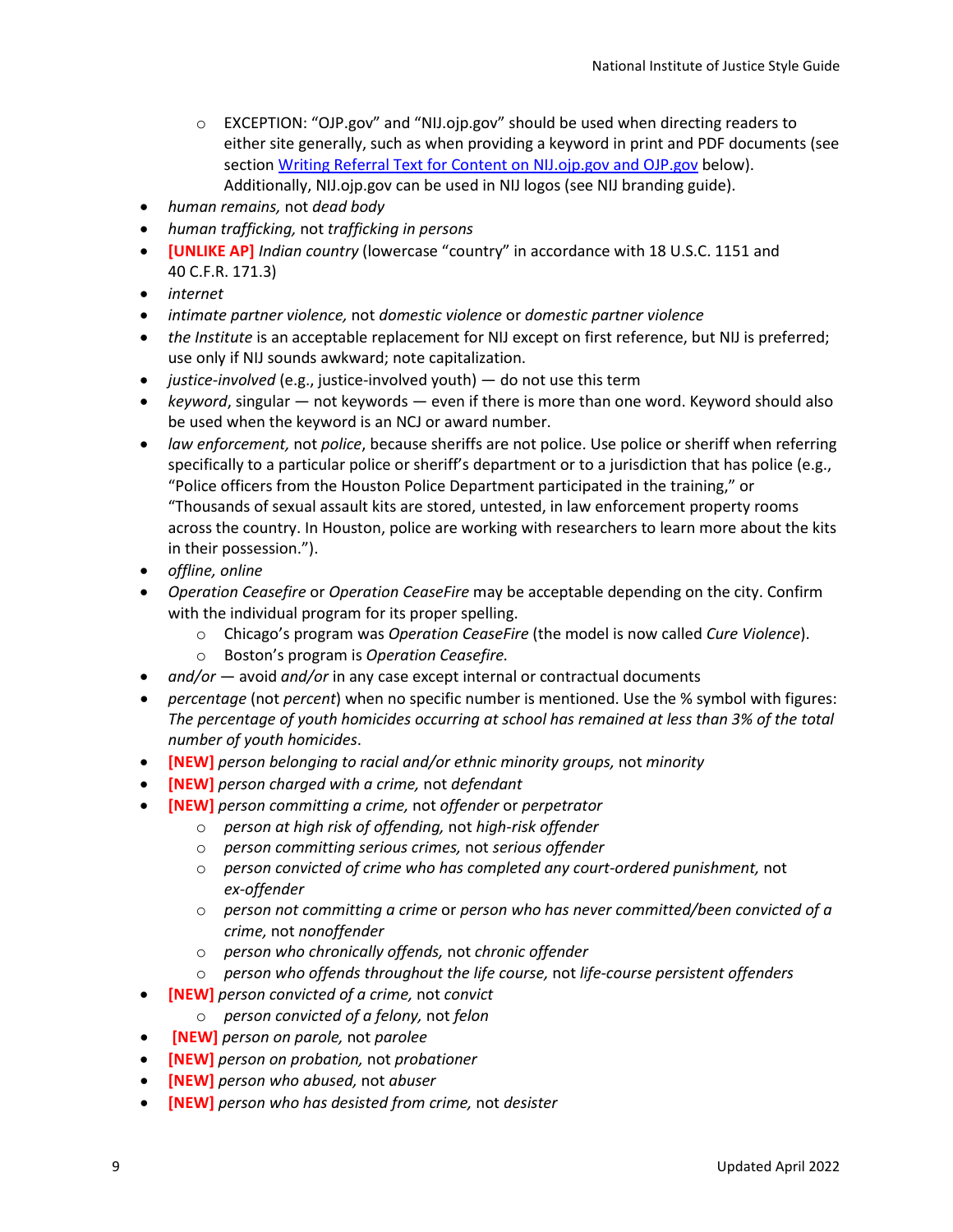- **[NEW]** *person who has recidivated,* not *recidivist*
	- o *person convicted of a violent crime who has recidivated,* not *violent recidivist*
- **[NEW]** *person who is incarcerated* or *person incarcerated for [name of offense],* not *inmate* or *prisoner*
- **[NEW]** *person with pedophilia,* not *pedophile*
- *policymaker, policymaking*
- *postconviction*
- *prostituted persons,* not *sex workers* or *prostitutes*
- *protection orders* or *protective orders*; either is acceptable
- *research and development*, write out on first reference; on second reference, use R&D; note that there are no spaces between the letters and the ampersand in R&D
	- $\circ$  R&D can be used in headers before the full text appears in the body text but treat the first reference in text as above.
- **[NEW]** *respondent, applicant, petitioner, beneficiary, migrant, noncitizen,* or *non-U.S. citizen,* not *alien*
	- o *unaccompanied noncitizen child* or *unaccompanied non-U.S. citizen child,* not *unaccompanied alien child*
	- o *undocumented noncitizen, undocumented non-U.S. citizen,* or *undocumented individual,* not *undocumented alien* or *illegal alien*
- *restrictive housing* use this instead of *administrative segregation* or *solitary confinement*
- *September 11, Sept. 11, 2001*, or *9/11*
- **[NEW]** *sex offender* can be used when discussing legislation or rules about residency and notification; otherwise, use *person convicted of a sex offense*
- *sexual assault,* not *rape,* in general, but not always. Sexual assault is the more inclusive term. Rape refers specifically to forced penetration. Editorial judgment may be needed.
- *sexual assault kit,* not *rape kit*
- *smart gun/smart gun technology* do not use this term; see entry for *gun safety technology*
- *solitary confinement* do not use this term; see entry for *restrictive housing*
- *substance use disorder,* not *substance abuse disorder* or *addiction*
- *Taser* see entry for *conducted energy device*
- *they/them/their* use as a nongendered singular pronoun instead of "he or she," "him or her," or "his or hers" (e.g., "Child welfare agencies are often hard-pressed to learn what becomes of a child when they enter the juvenile justice system.")
- *victim advocate*
- *web*, *webpage, website, webcam, webcast*
- **[NEW]** *youth involved in the juvenile justice system* or *youth adjudicated in juvenile court,* not *juvenile delinquent* or *juvenile offender*
	- o *youth who commit serious offenses,* not *serious juvenile offenders*

# <span id="page-13-0"></span>**Punctuation**

The *AP Stylebook* has a complete punctuation guide, but you can refer to the list below for guidance on common questions.

• **Apostrophe**

Use only to indicate possession, not to form the plural or contraction of a figure, symbol, or combination of letters: *1920s, OKs, YMCAs.*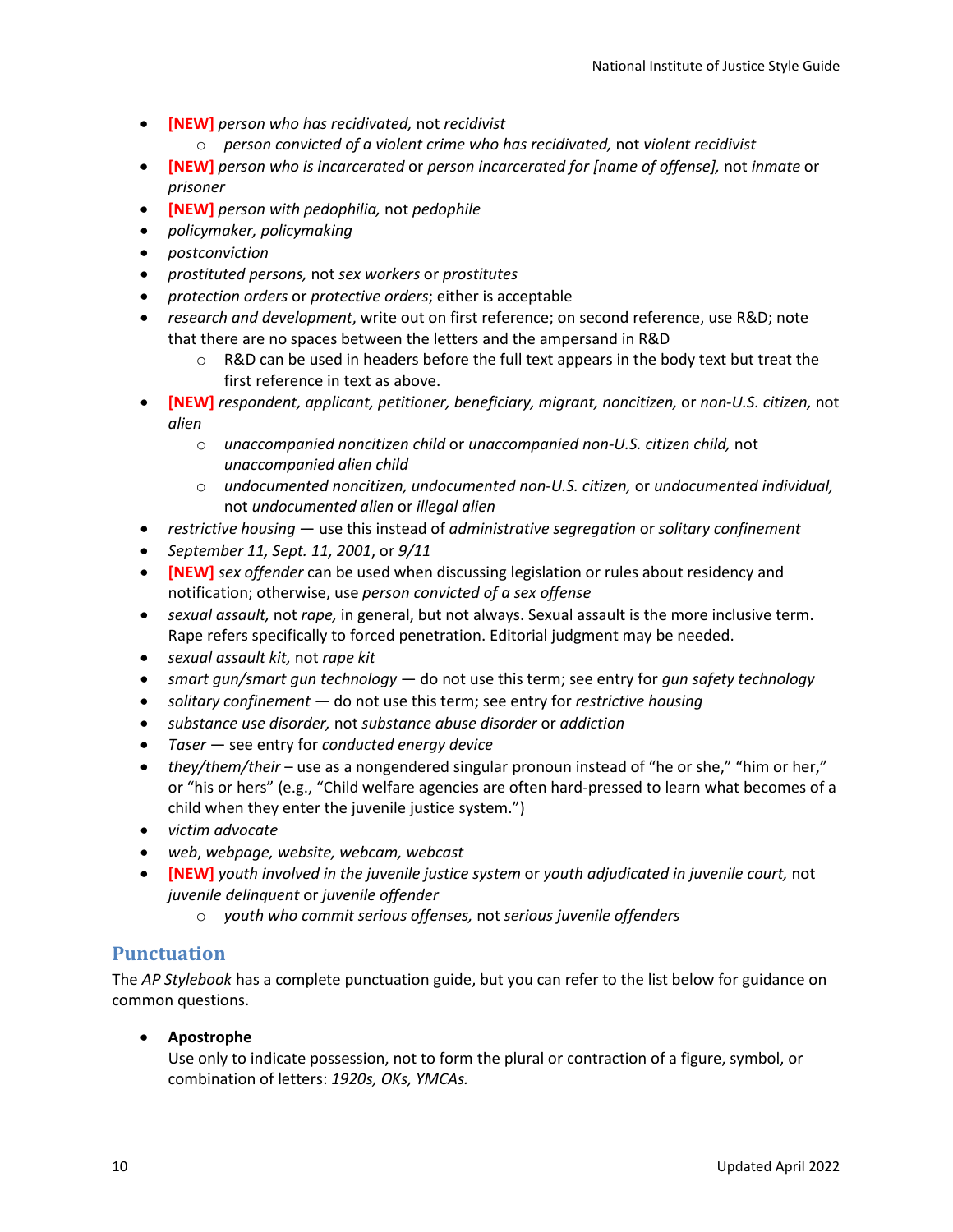Omit the apostrophe after a word ending in "s" when it is used primarily in a descriptive sense: *citizens band radio, teachers college, writers guide.*

For a full list of rules for apostrophe usage, see the *AP Stylebook* entry on Possessives.

#### • **Colon**

Use a colon to introduce lists, texts, and tabulations. Capitalize the text following the colon if it forms a complete sentence or if it is a proper noun.

#### • **Comma**

#### **[UNLIKE AP] NIJ uses a serial comma in all lists.**

- o *The flag is red, white, and blue.*
- o *He had orange juice, toast, and ham and eggs for breakfast.*
- o *The main points to consider are whether the athletes are skillful enough to compete, whether they have the stamina to endure the training, and whether they have the proper mental attitude.*

If a comma does not help make clear what is being said, it should not be there. If omitting a comma could lead to confusion or misinterpretation, then use the comma. As a general rule, use a comma before and after explanatory phrases, appositives, and identifiers:

- o After a state when using a city and state: *In Newark, New Jersey, the Police Department ….*
- o In a complete date within a sentence: *On May 1, 1995, President Clinton signed the bill.* Do not use a comma if only writing the month and year (*June 1994*).
- o In city/state lists, use commas between individual cities and states: *Portland, Oregon; Tucson, Arizona; and Springfield, Massachusetts.*

#### • **Dash**

Use an em-dash to set off a phrase that contains a series of words set off by commas or to indicate an abrupt change in thought. Place a space before and after an em-dash in a sentence: *He listed the qualities — intelligence, humor, independence — that he liked in an executive.*

An en-dash (rather than a hyphen) may be used in number ranges if it is applied consistently within a document.

#### • **Ellipsis**

Treat an ellipsis as a three-letter word with spaces before and after: *I … tried to do what was best.* Do not place spaces between the dots in an ellipsis. Do not use ellipses at the beginning or end of a direct quote; use an ellipsis to indicate the omission of one or more words within a quoted passage.

## • **Hyphen**

In headers and subheads, capitalize the word following a hyphen. For example, *Decision-Makers End Funding for Reentry Program.*

Use a hyphen in a range of numbers: *1995-1997*. Hyphens are generally preferable to en-dashes in ranges, but either is allowable if used consistently.

#### • **Period**

Use only one space after a period.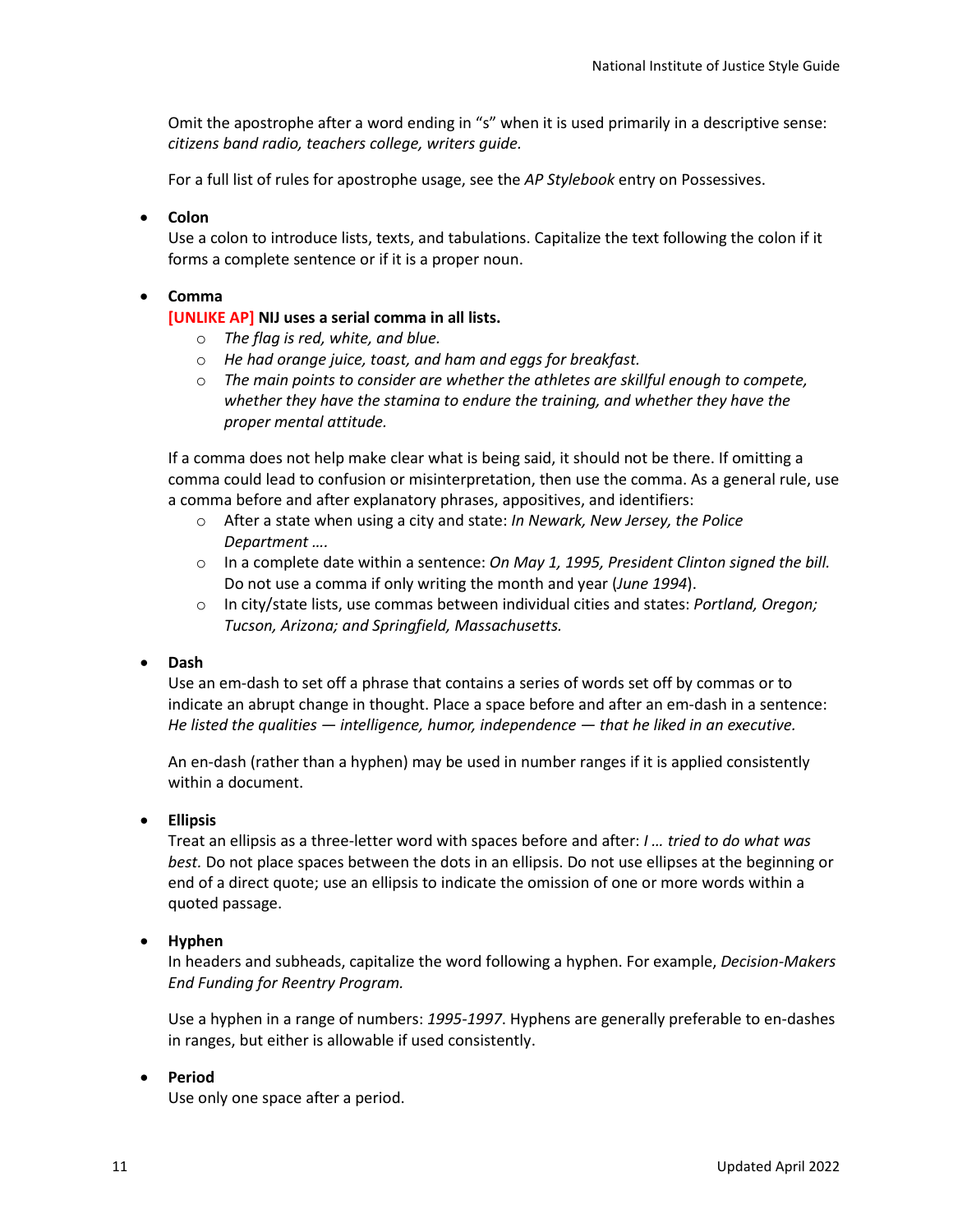## • **Quotation marks**

Place periods and commas inside quotation marks. Colons, semicolons, question marks, dashes, and exclamation points are placed outside quotation marks unless they are part of the material being quoted.

Quotation marks are not necessary for nonliteral terms that have a commonly accepted meaning in the criminal justice field: *hot spot, broken windows.* However, when quotation marks are used, they should be used only the first time.

• **Semicolon**

Use a semicolon to separate a complex series of major elements when those elements also contain commas: *the country's resources consist of large ore deposits; lumber, waterpower, and fertile soils; and a strong, rugged people.* Do not use a semicolon when a comma will suffice.

# <span id="page-15-0"></span>**Ranks and Civilian Titles**

AP provides extensive lists of military ranks and instructions on using them for law enforcement and firefighters (keyword "military titles"). It also provides lists indicating which titles should be spelled out and which abbreviated. In general, capitalize a military rank when it is part of a formal title before an individual's name on first reference. Then use only the last name.

- Gen. John Doe is the top U.S. commander in Afghanistan. The general endorsed the idea. (subsequently, Doe)
- retired Gen. Jane Smith (subsequently, Smith)

AP provides more general guidelines for civilian titles through search categories such as legislative, organizational, courtesy, and religious titles. A person's title is generally used once with only the last name used thereafter. Courtesy titles such as Mr. and Ms. are not used. Examples include —

- Sen. Jane Doe (legislative)
- House Minority Leader John Doe (organizational)

In general, capitalize only formal titles used directly before an individual's name and not set off by commas. Lowercase formal titles when they follow a name, when the name is set off by commas, or when no name is given.

A formal title indicates authority or professional or academic activity:

- President John Doe
- Jane Doe, vice president, attended the international summit

Other titles are descriptive and occupational:

- Mayor Doe; Jane Doe, mayor of Chicago; the mayor
- Governor John Doe; the governor of Colorado, John Doe; the governor

See also [Academic Degrees and Titles.](#page-5-0)

## <span id="page-15-1"></span>**State Names**

The names of the 50 U.S. states should be **spelled out** when used in the body of a story, whether standing alone or in conjunction with a city, town, village, or military base.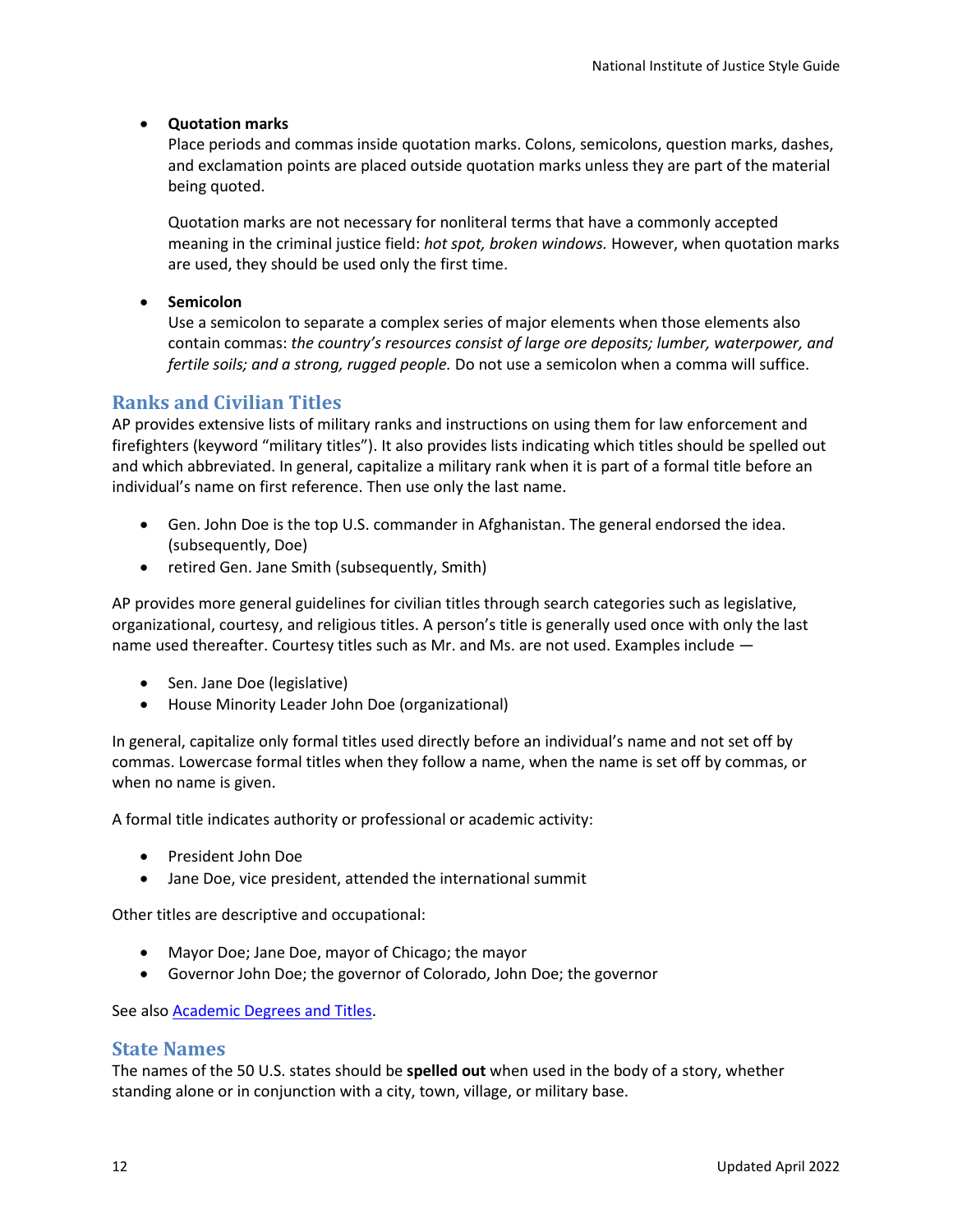Use *New York state* when necessary to distinguish the state from New York City.

Use *state of Washington* or *Washington state* when necessary to distinguish the state from the District of Columbia.

Place one comma between the city and the state name, and another comma after the state name, unless ending a sentence: *He was traveling from Nashville, Tennessee, to Austin, Texas, en route to his home in Albuquerque, New Mexico. She said Cook County, Illinois, was Mayor Smith's stronghold.*

# <span id="page-16-0"></span>**Trademarks**

Do not use the symbol with a trademark name. Capitalize the word when referring to a trademark brand, word, or name. When possible, use the generic equivalent unless the trademark name is necessary. For example, use *conducted energy device* rather than *Taser*.

# <span id="page-16-1"></span>**Writing Referral Text for Content on NIJ.ojp.gov and OJP.gov**

NIJ products often refer readers to content on NIJ.ojp.gov or OJP.gov for additional information. NIJ prefers to use short URLs or keywords rather than writing out full URLs where possible. The NIJ web content manager will establish short URLs or keywords as needed.

[NOTE: This does **not** apply to endnotes, footnotes, and bibliographies. Se[e Part II](#page-18-0) for detailed information on formatting notes and references.]

Short URL references should use the following style:

… at NIJ.ojp.gov/xxxx.

Examples:

Learn more about NIJ's domestic radicalization and terrorism portfolio at NIJ.ojp.gov/dr-research.

Watch a video on the impact of NIJ's Solving Cold Cases with DNA program at NIJ.ojp.gov/coldcaseimpact.

Keyword references should use the following style:

… at NIJ.ojp.gov, keyword: xxxx.

… at NIJ.ojp.gov, keyword: xxx yyy etc. (Note that keyword is singular even when there is more than one word.)

Examples:

Learn more about standards at NIJ, including accessing a list of active standards and information on standards under development, at NIJ.ojp.gov, keyword: standards.

Read the full report, *Homeland Security in Small Law Enforcement Jurisdictions: Preparedness, Efficacy, and Proximity to Big-City Peers*, at OJP.gov, keyword: 239466.

## <span id="page-16-2"></span>**Additional Considerations**

Always check the short URLs and keywords with the NIJ web content manager before including them in a publication. The web content manager can create unique URLs or keywords for use in a particular publication.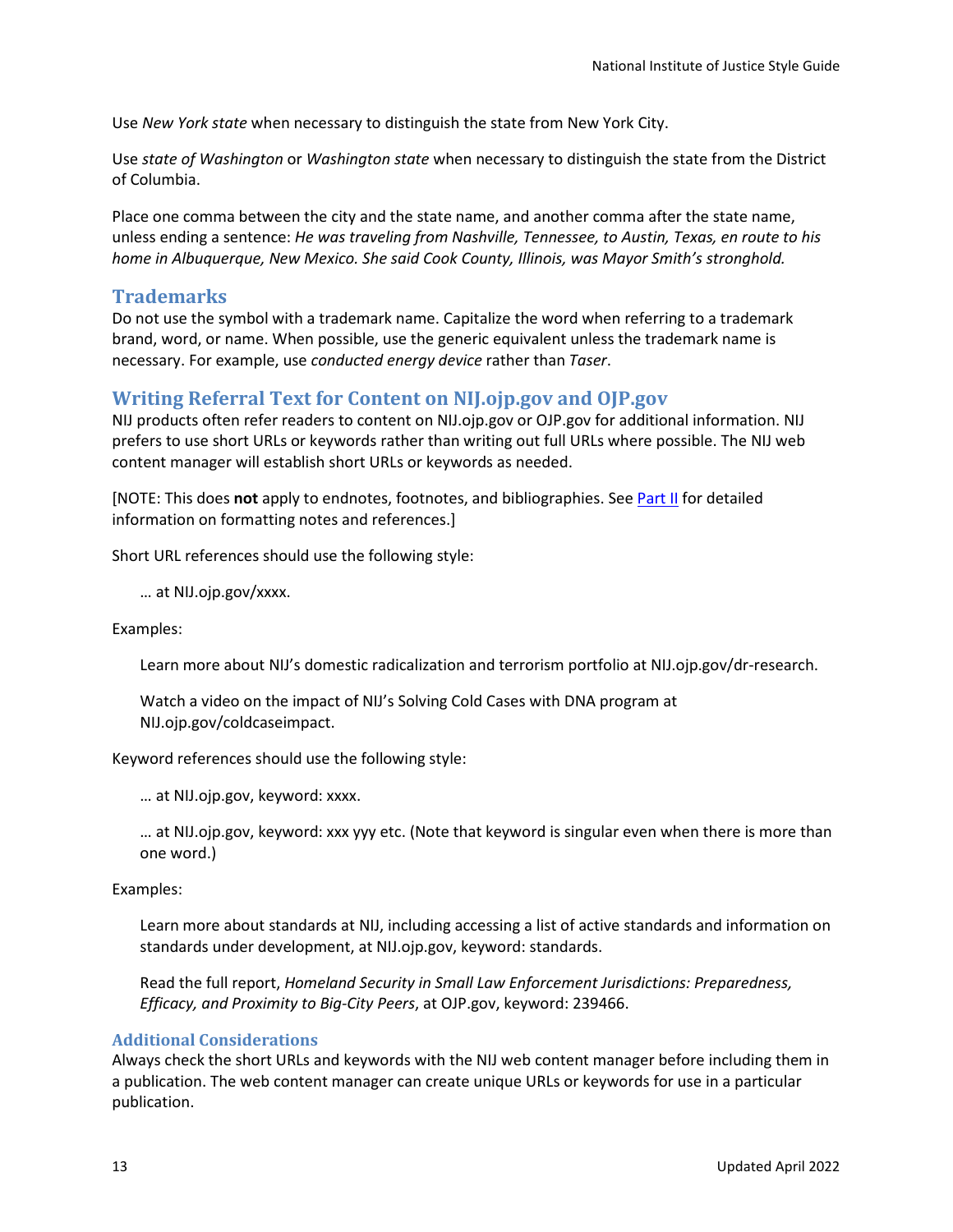When directing readers to NIJ publications, the NCJ number can serve as the keyword. NCJ numbers will usually work on both OJP.gov and NIJ.ojp.gov.

For ongoing projects (that is, projects without final reports), the award number can serve as the keyword on NIJ.ojp.gov.

In PDFs —

- (1) The "at NIJ.ojp.gov (or OJP.gov), keyword: xxx" text should be rendered as an invisible link (i.e., text should be linked but remain roman, not blue/underlined) to the destination URL. That allows readers to click directly on the text and go to the destination page or document rather than typing the keyword into their browser.
- (2) For text referring readers to a publication that involves downloadable media (such as PDF, Word, Excel, and PowerPoint), NIJ prefers that the link send readers to web abstracts or publication summaries rather than linking directly to the downloadable document, when possible.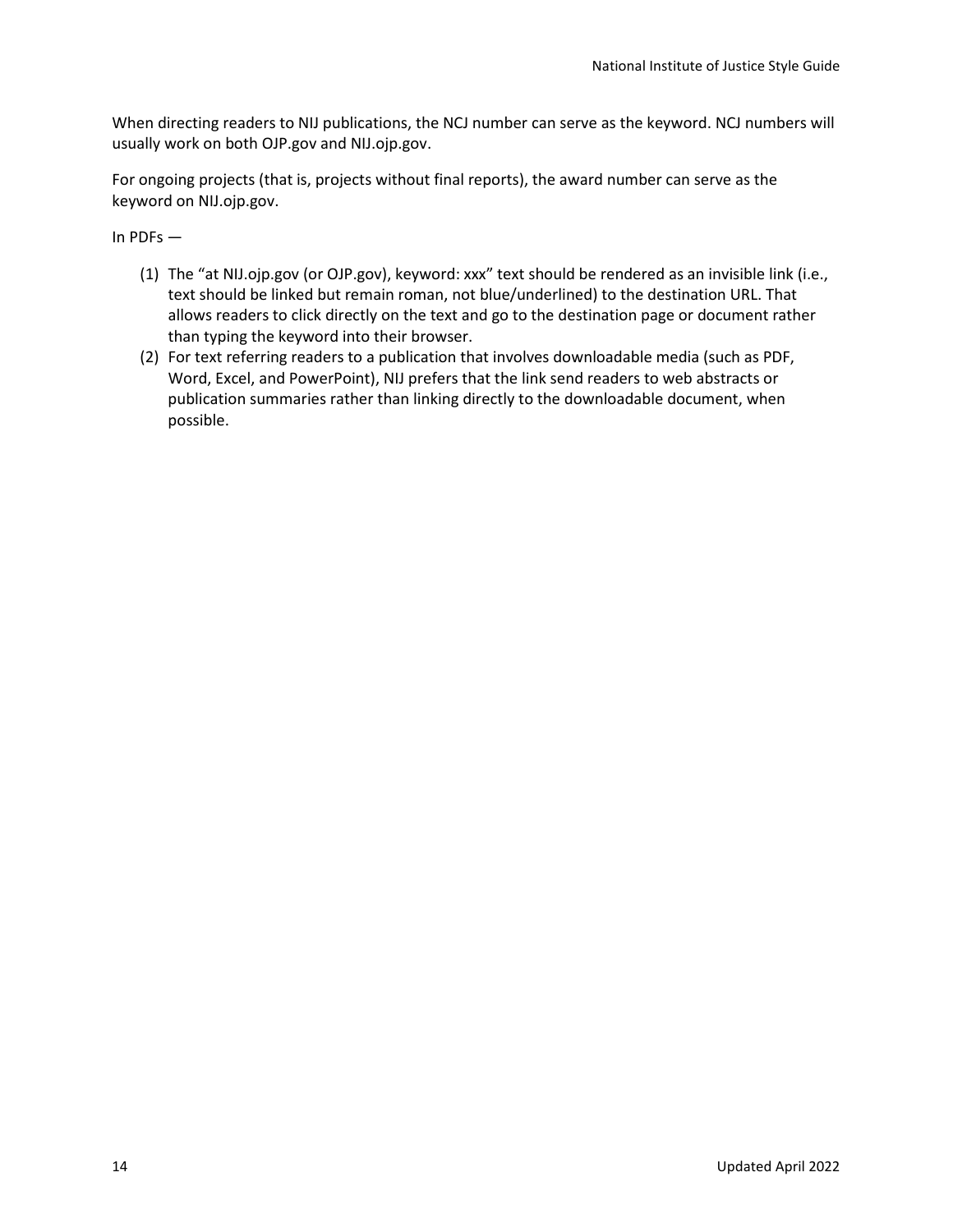# <span id="page-18-0"></span>**Part II. Notes and References**

The guidelines listed here are for the notes section of documents.

NIJ follows the conventions in the *Chicago Manual of Style,* 16th ed. NIJ uses endnotes rather than footnotes, and it does not use the American Psychological Association style of embedded text references (e.g., Wilson, 1995) with a list of citations at the end of the document. In long documents, however, such as Special Reports or Science and Technology Reports, references may be used instead of or along with endnotes.

For the sake of consistency, use the same format for endnotes and references, with three differences for references:

- Authors should be last name first.
- Use periods instead of commas.
- Give page numbers only for periodicals.

For a shorter work or for a Special Report/Research in Brief by a single author, endnotes should generally be consolidated at the end of the document and listed sequentially (not by chapter or section). Endnotes may appear at the end of each chapter or section of multiauthor works.

Notes to exhibits should be placed at the bottom of the exhibit. If an exhibit has only one note, use an asterisk to designate it; if it has more than one, each note should be indicated by numerals in sequential order.

Notes to sidebars should be placed at the end of the sidebar, not the end of the larger publication.

## <span id="page-18-1"></span>**General Format for Notes**

- Author names are spelled out Firstname Lastname (do not use first initials). If there are four or more authors, use only the first author's name followed by "et al."
- Titles capitalized initial-capped style.
- Titles of larger works are italicized.
- Titles of smaller works (chapter, articles) or unpublished sources are set in roman type and enclosed in quotation marks.
- Abbreviate editor/edited by (ed.), translated/translated by (trans.), volume (vol.), and edition (ed.).
- If a reference is to a particular passage in a work, the page numbers should be included.

## <span id="page-18-2"></span>**Multiple Citations in One Note**

Separate citations by semicolons, with "and" before the final citation. If the works or authors appear in the text (names, quotations), they should appear in the same order in the note.

## <span id="page-18-3"></span>**Using Short Forms in Subsequent Notes**

If you use a source more than once, provide a full citation first and a short form citation in subsequent references.

NIJ does not use Ibid. After the first citation, use the short form.

**Note:** If this is part of a longer work, such as a book with chapters, use the full form when a new chapter or major section begins.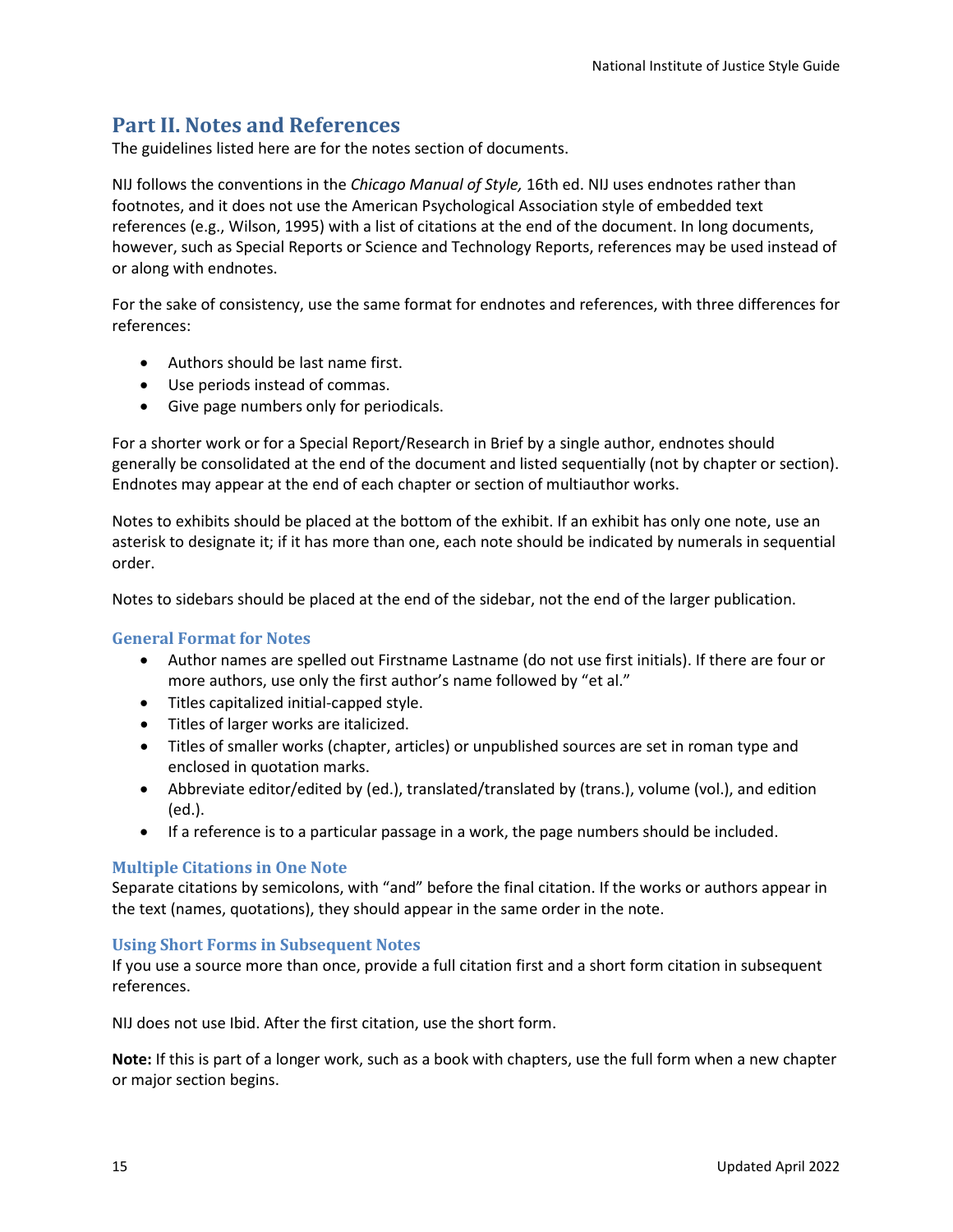The basic structure of the short citation is last name of author, main title of work cited (usually shortened if more than four words), page numbers. Use full numbers when indicating page numbers (131-132 rather than 131-2 or 131-32).

#### *Examples:*

Michael D. White, "Police Officer Body-Worn Cameras: Assessing the Evidence," Washington, DC: U.S. Department of Justice, Office of Community Oriented Policing Services, 2014.

Short form: White, "Police Officer Body-Worn Cameras."

Samuel A. Morley, *Poverty and Inequality in Latin America: The Impact of Adjustment and Recovery* (Baltimore: Johns Hopkins University Press, 1995), 24-25.

Short form: Morley, *Poverty and Inequality*, 43.

Regina M. Schwartz, "Nationals and Nationalism: Adultery in the House of David," *Critical Inquiry* 19 no. 1 (1992): 131-132.

Short form: Schwartz, "Nationals and Nationalism," 138.

**Note**: For long-form citations of periodicals, a colon precedes the page numbers, but in short form, page numbers are preceded by a comma.

See below for examples with [multiple authors](#page-20-2) or [translators.](#page-20-6)

#### <span id="page-19-0"></span>**URLs for Online Sources**

NIJ citations to online sources should not include URLs or link to pages outside the NIJ.ojp.gov domain unless the source:

- Is a federal or state government site (.gov, .mil, or .fed)
- Has a primarily research or educational focus that is noncommercial and nonpartisan
	- o Note that all scholarly journals fall under this exception. In cases where the source has a DOI, it should always be used as the URL in the form https://doi.org/10.xxx.

News sites are not allowable links.

Exceptions to these rules may be required as determined by the NIJ web content manager.

#### <span id="page-19-1"></span>**Using "Accessed on" in Online Source Citations**

Include an "accessed on" date in an endnote if the page being cited changes frequently, or if it has been updated since the original access date in a way that would change the meaning of the citation.

#### <span id="page-19-2"></span>**Citing Indirect Sources**

Always try to cite to original sources and avoid using a source cited within another source. However, when the original source is unavailable, Chicago recommends the use of "quoted in" for the note:

Dr. P.C.H. Brouardel, 19th-century French medico-legalist, quoted in *ASCLD/Lab Guiding Principles of Professional Responsibility for Crime Laboratories and Forensic Scientists,* http://www.identacode.org/ASCLD Guiding Principles.pdf.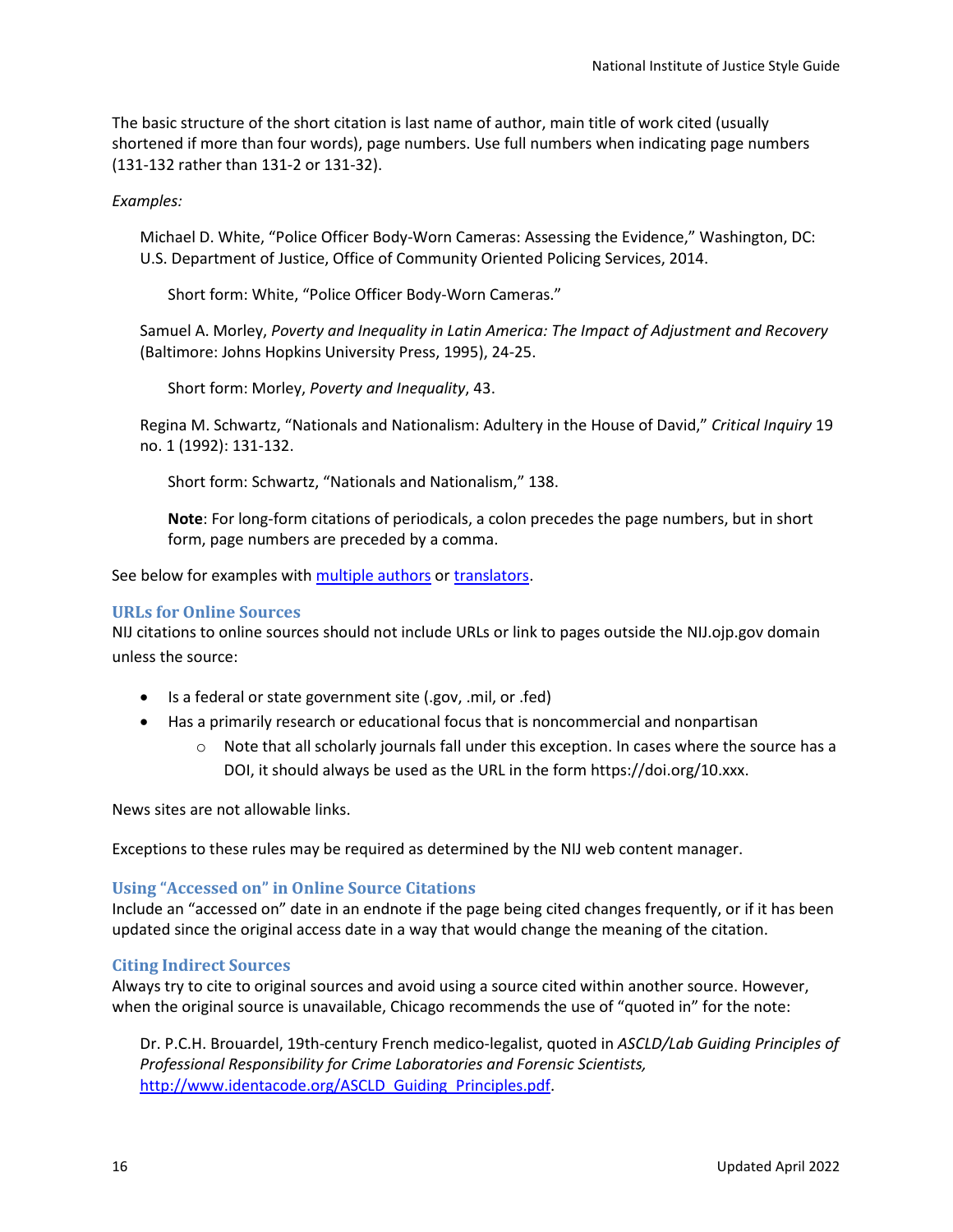Ian Hacking, *The Social Construction of What?* (Cambridge, MA: Harvard University Press, 1999), 103, quoted in Manuel DeLanda, *A New Philosophy of Society* (New York: Continuum, 2006), 2.

## <span id="page-20-0"></span>**Books**

#### <span id="page-20-1"></span>**One Author**

John E. Douglas, *Mind Hunter: Inside the FBI's Elite Serial Crime Unit* (New York: Pocket Books, 1995).

Short form: Douglas, *Mind Hunter*.

Chaomei Chen, *Mapping Scientific Frontiers: The Quest for Knowledge Visualization*, 2nd ed. (London: Springer, 2013), 163[, http://link.springer.com/book/10.1007%2F978-1-4471-5128-9.](http://link.springer.com/book/10.1007%2F978-1-4471-5128-9)

Short form: Chen, *Mapping Scientific Frontiers*.

#### <span id="page-20-2"></span>**Two Authors**

Cynthia Lum and Christopher S. Koper, *Evidence-Based Policing: Translating Research Into Practice* (New York: Oxford University Press, 2017).

Short form: Lum and Koper, *Evidence-Based Policing.*

#### <span id="page-20-3"></span>**Three Authors**

Joyce Heatherton, James Fitzgilroy, and Jackson Hsu, *Meteors and Mudslides: A Trip Through Time (*New York: Routledge, 2008).

Short form: Heatherton, Fitzgilroy, and Hsu, *Meteors and Mudslides*, 22.

#### <span id="page-20-4"></span>**Four or More Authors**

Terence P. Thornberry et al., *Gangs and Delinquency in Developmental Perspective* (New York: Cambridge University Press, 2003).

Short form: Thornberry et al., *Gangs and Delinquency.*

Dana Barnes et al., *Plastics: Essays on American Corporate Ascendance in the 1960s* (Chicago: The University of Chicago Press, 1982), 91-92.

Short form: Barnes et al., *Plastics*, 91-92.

However, in a reference list or bibliography, include all the authors.

#### <span id="page-20-5"></span>**Book With Editor**

Adelaida R. Del Castillo, ed., *Between Borders: Essays on Mexicana/Chicana History* (Encino, CA: Floricanto, 1990), 334.

Short form: Del Castillo, *Between Borders*, 334.

#### <span id="page-20-6"></span>**Book With Translator**

Gabriel Garcia Marquez, *Love in the Time of Cholera*, trans. Edith Grossman (London: Cape, 1988), 242- 255.

Short form: Marquez, *Love in the Time of Cholera*, 243.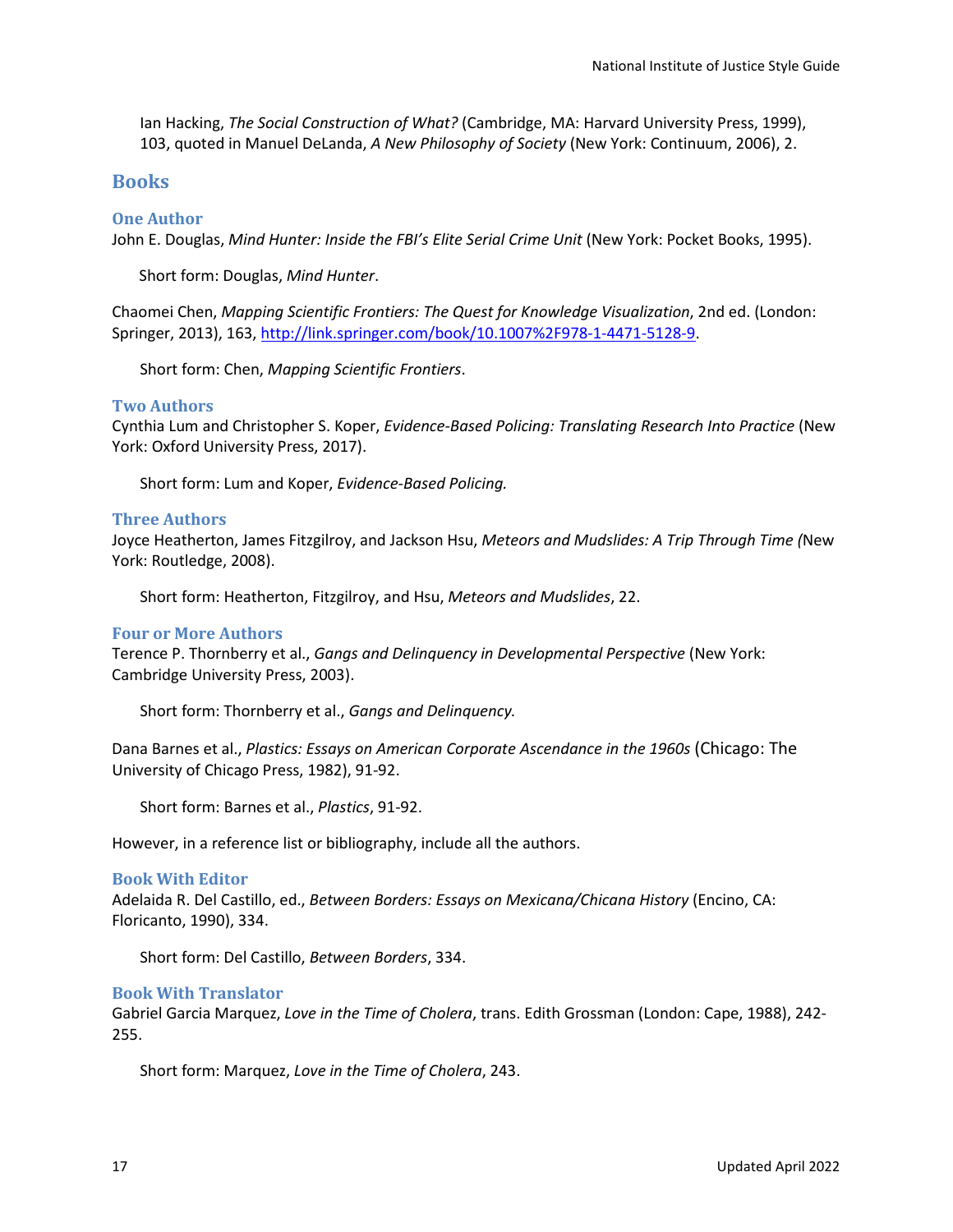#### <span id="page-21-0"></span>**Chapter in an Edited Book**

Simson L. Garfinkel et al., "Advanced Forensic Format: An Open Extensible Format for Disk Imaging," in *Advances in Digital Forensics II*, ed. Martin S. Olivier and Sujeet Shenoi (New York: Springer, 2006), 13- 27.

Short form: Garfinkel et al., "Advanced Forensic Format," 13-27.

#### <span id="page-21-1"></span>**Editions Other Than First**

"Reasonable Medical Probability," *Black's Law Dictionary*, 10th ed. (Westlaw, 2014).

Short form: "Reasonable Medical Probability," *Black's Law Dictionary*.

# <span id="page-21-2"></span>**Periodicals**

#### **Elements**

- Author names (use first author et al. for four or more authors)
- Title and subtitle of article or column
- Title of periodical
- Issue information (such as volume, issue number, date)
- Page reference (where appropriate)
- For online periodicals, DOI in the form https://doi.org/10.xxx. If there is no DOI, use the URL instead.

#### **Page numbers**

If citing the article as a whole, use the page range of the entire article; if citing a specific portion of the article, just include the page numbers that portion appears on.

#### <span id="page-21-3"></span>**Journal Articles**

Kenna Quinet, "The Missing Missing: Toward a Quantification of Serial Murder Victimization in the United States," *Homicide Studies* 11 no. 4 (2007): 319-339, [https://doi.org/10.1177/1088767907307467.](https://doi.org/10.1177/1088767907307467)

Lin Huff-Corzine et al., "Shooting for Accuracy: Comparing Data Sources on Mass Murder," *Homicide Studies* 18 no. 1 (2014): 105-124[, https://doi.org/10.1177/1088767913512205.](https://doi.org/10.1177/1088767913512205)

Dan Hartnett et al., "The Effectiveness of Functional Family Therapy for Adolescent Behavioral and Substance Misuse Problems: A Meta-Analysis," *Family Process* 56 no. 3 (2017): 607-619, [https://doi.org/10.1111/famp.12256.](https://doi.org/10.1111/famp.12256)

Jack R. Greene, "The Upside and Downside of the 'Police Science' Epistemic Community," *Policing: A Journal of Policy and Practice* 8 no. 4 (2014): 379-392, [https://doi.org/10.1093/police/pau043.](https://doi.org/10.1093/police/pau043)

Laura Fogger-Rogers, Ann Grand, and Margarida Sardo, "Beyond Dissemination — Science Communication as Impact," *Journal of Science Communication* 14 no. 3 (2015): 2, [https://doi.org/10.22323/2.14030301.](https://doi.org/10.22323/2.14030301)

#### <span id="page-21-4"></span>**Magazines and Newspapers**

Endnote citations for articles in magazines and newspapers closely follow the form of citations for scholarly articles, but there are three significant differences:

• Include the month or month and day of the magazine or newspaper article in the citation in addition to the year.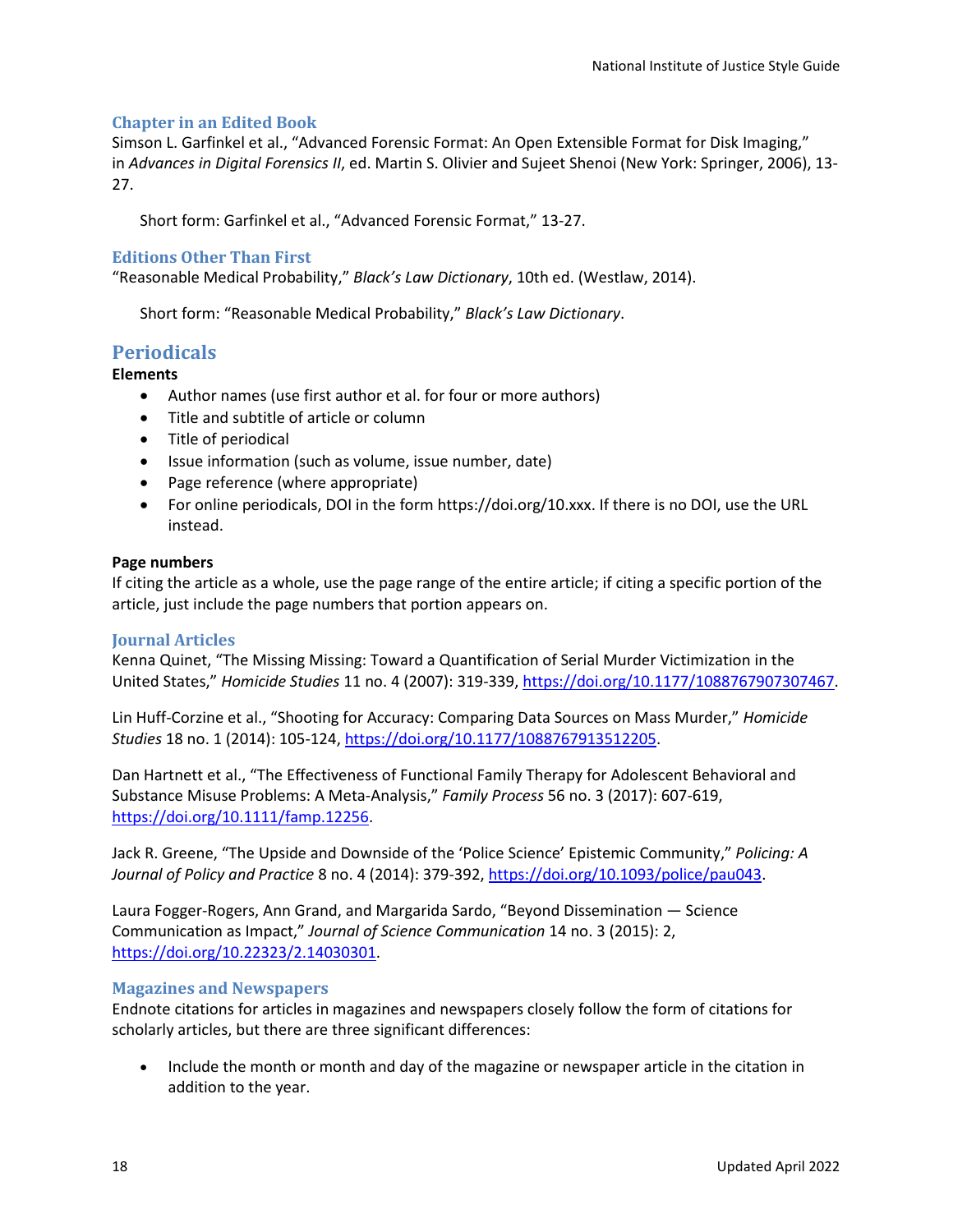- Unlike in a citation for a scholarly journal article, the year of publication is not enclosed in parentheses when citing a magazine or newspaper article.
- Do not include a URL or link for news articles.

Darryl Fears, "NIH Ends Era of U.S. Medical Research on Chimpanzees," *The Washington Post*, November 18, 2015.

Virginia Hughes, "Why Police Lineups Will Never Be Perfect," *The Atlantic*, October 2, 2014.

# <span id="page-22-0"></span>**NIJ Final Reports and OJP Publications**

#### <span id="page-22-1"></span>**NIJ Final Reports**

NIJ final reports follow the guidelines for listing authors described above. Final report titles are placed in quotation marks. Include the award number (available on the face sheet of the report). Most final reports are available online and notes should include their URL.

Meagan Cahill et al., "Foreclosures and Crime: A Space-Time Analysis," Final report to the National Institute of Justice, award number 2010-IJ-CX-0029, February 2015, NCJ 248652, [https://www.ojp.gov/pdffiles1/nij/grants/248652.pdf.](https://www.ojp.gov/pdffiles1/nij/grants/248652.pdf)

Michael J. Williams, John G. Horgan, and William P. Evans, "Evaluation of a Multi-Faceted, U.S. Community-Based, Muslim-Led CVE Program," Final report to the National Institute of Justice, award number 2013-ZA-BX-0003, June 2016, NCJ 249936, [https://www.ojp.gov/pdffiles1/nij/grants/249936.pdf.](https://www.ojp.gov/pdffiles1/nij/grants/249936.pdf)

#### <span id="page-22-2"></span>*NIJ Journal* **Articles**

Citations to *NIJ Journal* articles follow Chicago guidelines for magazine articles but take note of the following:

- For publication date, use the posting date of the HTML version.
- Use the NIJ.ojp.gov URL.

Seri Irazola et al., ["Addressing the Impact of Wrongful Convictions on Crime Victims,](https://nij.ojp.gov/topics/articles/addressing-impact-wrongful-convictions-crime-victims)" *NIJ Journal* 274, October 2014, [https://nij.ojp.gov/topics/articles/addressing-impact-wrongful-convictions-crime-victims.](https://nij.ojp.gov/topics/articles/addressing-impact-wrongful-convictions-crime-victims)

Stephen Gies, "GPS Supervision in California: One Technology, Two Contrasting Goals," *NIJ Journal* 275, December 2015, [https://nij.ojp.gov/topics/articles/gps-supervision-california-one-technology-two](https://nij.ojp.gov/topics/articles/gps-supervision-california-one-technology-two-contrasting-goals)[contrasting-goals.](https://nij.ojp.gov/topics/articles/gps-supervision-california-one-technology-two-contrasting-goals)

Alison Brooks Martin, "Plan for Program Evaluation from the Start," *NIJ Journal* 275, May 2015, [https://nij.ojp.gov/topics/articles/plan-program-evaluation-start.](https://nij.ojp.gov/topics/articles/plan-program-evaluation-start)

#### <span id="page-22-3"></span>**Other OJP Publications**

Most other OJP publications take the form Chicago recommends for government series. The information below has been tailored for OJP. Consult Chicago when citing to other government publications.

#### **Elements**

- Author name
- Title (italicized)
- Series (if applicable InShort, Research in Brief, Special Report, Research for Practice)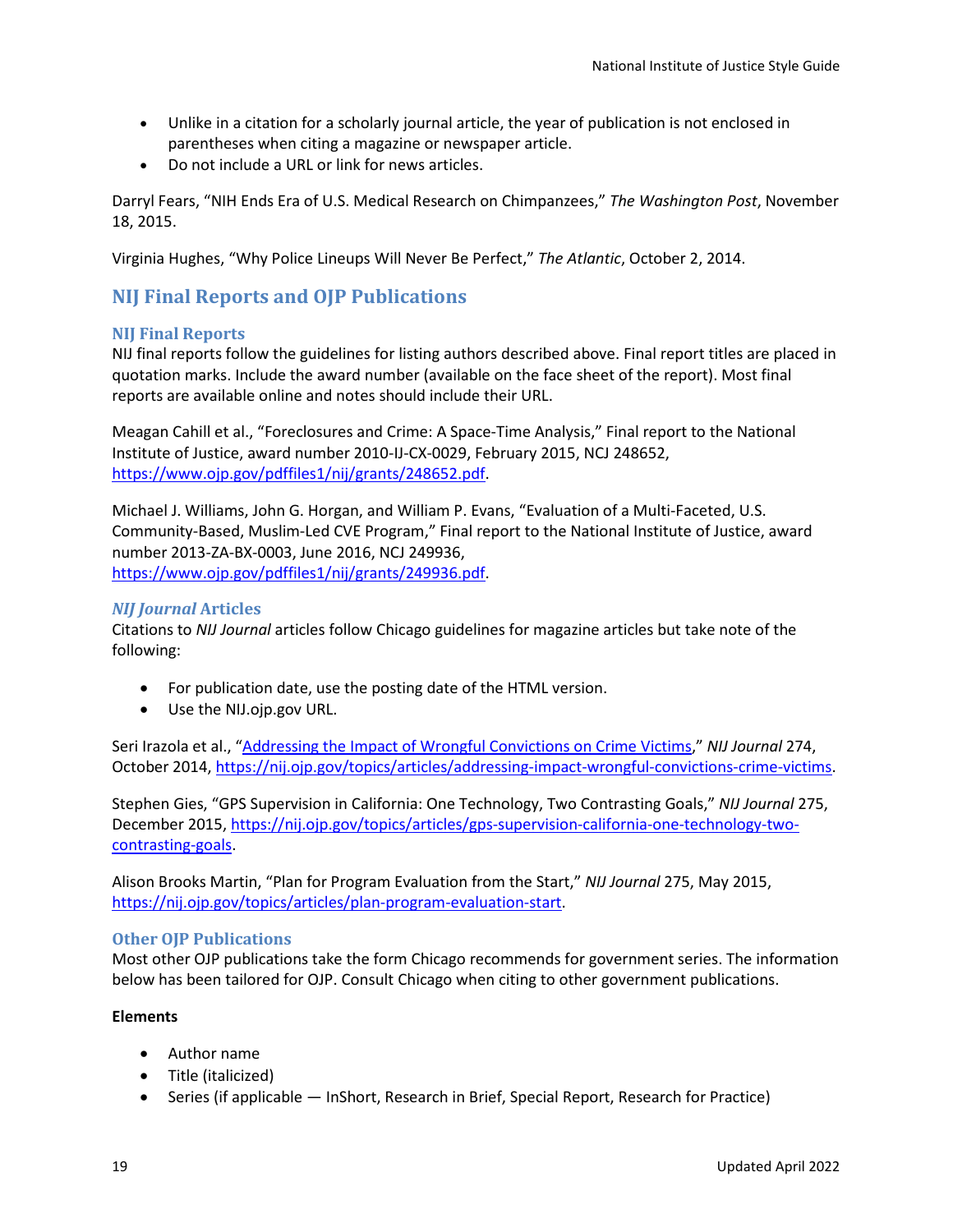- Washington, DC (Note: "DC" is printed without periods only when it is the city of publication in a note or reference)
- U.S. Department of Justice
- Name of OJP Agency
- Date of publication Month Year
- NCJ number
- OJP.gov URL

Do not list the Government Printing Office as the publisher.

Office for Victims of Crime, *In Their Own Words: Domestic Abuse in Later Life,* Washington, DC: U.S. Department of Justice, Office for Victims of Crime, August 2010, NCJ 227928, [https://www.ovc.gov/publications/infores/pdftxt/InTheirOwnWords.pdf.](https://www.ovc.gov/publications/infores/pdftxt/InTheirOwnWords.pdf)

Christy A. Visher, *Pretrial Drug Testing*, Research in Brief, Washington, DC: U.S. Department of Justice, National Institute of Justice, September 1992, NCJ 137057, [https://www.ojp.gov/pdffiles1/Digitization/137057NCJRS.pdf.](https://www.ojp.gov/pdffiles1/Digitization/137057NCJRS.pdf)

Shannan M. Catalano, *Intimate Partner Violence, 1993-2010,* Special Report, Washington, DC: U.S. Department of Justice, Bureau of Justice Statistics, November 2012, NCJ 239203, [http://www.bjs.gov/content/pub/pdf/ipv9310.pdf.](http://www.bjs.gov/content/pub/pdf/ipv9310.pdf)

## <span id="page-23-0"></span>**Reports (Other Than NIJ)**

William J. Krouse and Daniel J. Richardson, "Mass Murder with Firearms: Incidents and Victims, 1999- 2013," Washington, DC: Congressional Research Service, July 30, 2015, [https://crsreports.congress.gov/product/pdf/R/R44126.](https://crsreports.congress.gov/product/pdf/R/R44126)

Robert Fein et al., *Threat Assessment in Schools: A Guide to Managing Threatening Situations and to Creating Safe School Climates,* Washington, DC: U.S. Department of Education, Office of Elementary and Secondary Education, Safe and Drug-Free Schools Program, and U.S. Secret Service, National Threat Assessment Center, July 2004[, https://www2.ed.gov/admins/lead/safety/threatassessmentguide.pdf.](https://www2.ed.gov/admins/lead/safety/threatassessmentguide.pdf)

# <span id="page-23-1"></span>**Online Sources**

Include an access date if the page being cited changes frequently, or if it has been updated since the access date in a way that would change the meaning of the citation. Only include URLs if they meet the guidelines listed i[n URLs for Online Sources](#page-19-0) above.

If excluding the URL according to these guidelines would result in ambiguity regarding the citation type, add "web" to the citation in place of a URL.

#### <span id="page-23-2"></span>**Generic Form for Online Sources**

FirstName LastName, "Title of Webpage," *Publishing Organization or Name of Website in Italics*, publication date or update date or access date, URL.

Joel Anderson, "The Black Cop In Baltimore," *BuzzFeed*, posted February 18, 2016.

Brad Plumber, "Hurricane Patricia: Why a Record Storm Did Surprisingly Little Damage," *Vox*, last updated October 26, 2015.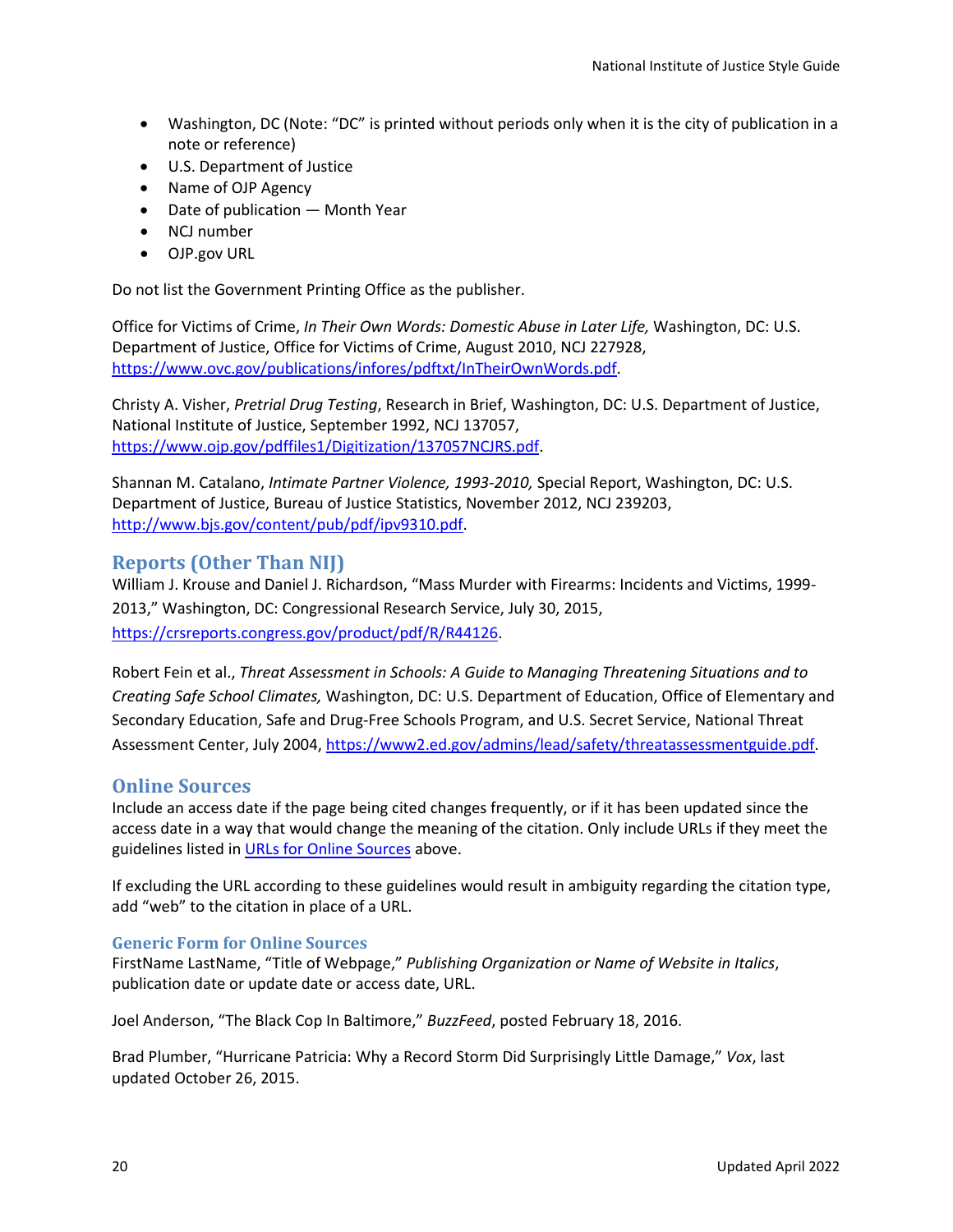Eric Knorr, "How PayPal Beats the Bad Guys With Machine Learning," Ahead of the Curve, *InfoWorld,* April 13, 2015.

#### <span id="page-24-0"></span>**Blogs**

Blog entries follow the general format for online sources with the addition of "(blog)" after the publisher or website title (which is generally the blog's title). If the word "blog" is in the title of the blog, you do not need to include it after the title. Inclusion of the blog's URL should follow the guidelines listed in [URLs for Online Sources](#page-19-0) above.

Christopher Ingraham, "A Terrifying and Hilarious Map of Squirrel Attacks on the U.S. Power Grid," *Wonkblog*, *The Washington Post*, January 12, 2016.

Joachim Krapels and Marco Hafner, "Attacking Poverty Through Employability Interventions," *The RAND Blog*, October 16, 2015, [http://www.rand.org/blog/2015/10/attacking-poverty-through-employability](http://www.rand.org/blog/2015/10/attacking-poverty-through-employability-interventions.html)[interventions.html.](http://www.rand.org/blog/2015/10/attacking-poverty-through-employability-interventions.html)

U.S. Government Accountability Office, "How Much Does Crime Cost?" *WatchBlog,* November 29, 2017, [https://blog.gao.gov/2017/11/29/how-much-does-crime-cost.](https://blog.gao.gov/2017/11/29/how-much-does-crime-cost)

# <span id="page-24-1"></span>**General Website Homepage**

*CNN.com*, accessed July 26, 2012.

*Justice.gov*, accessed October 28, 2015, [http://www.justice.gov.](http://www.justice.gov/)

#### <span id="page-24-2"></span>**Page Within Website**

In citations that do not include a URL, "web" may be used instead to clarify that the source is a website.

#### *Individual author:*

Kris Ankarlo, "How DC Is Turning Department of Forensic Sciences Around, Part I," *CBS DC*, October 14, 2015, web.

#### *No author identified:*

"IACP/DuPont™ Kevlar® Survivors' Club®," *DuPont,* web.

"About BetaGov," *BetaGov,* October 26, 2017, web.

"Crime Statistics," *City of New York Police Department*, accessed April 17, 2016, [http://www1.nyc.gov/site/nypd/stats/crime-statistics/crime-statistics-landing.page.](http://www1.nyc.gov/site/nypd/stats/crime-statistics/crime-statistics-landing.page)

#### *Staff author:*

CNN Wire Staff, "Researchers List Top 10 Airports for Spreading Disease," *CNN*, last modified on July 26, 2012.

#### <span id="page-24-3"></span>**Multimedia**

Include running time and medium (e.g., podcast audio, TED video). If it is a recording of a speech or performance, provide information about the original source (e.g., filming date) in addition to the online source (e.g., posted date).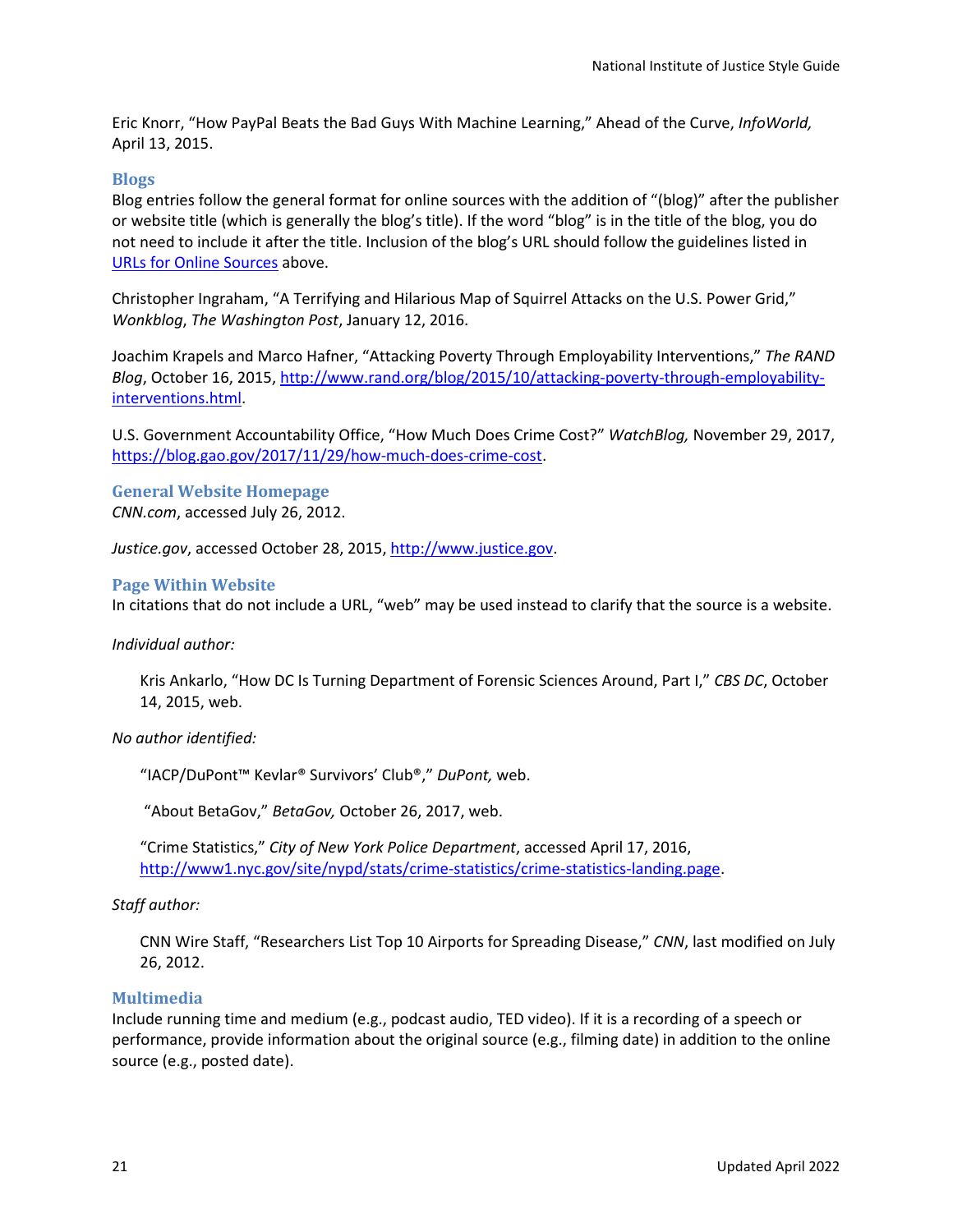General form: Firstname Lastname of Performer, Writer or Creator, *Title of Text*, indication of format/medium, running time, publication date, URL.

Michael Pollan, "Michael Pollan Gives a Plant's-Eye View," filmed March 2007, TED video, 17:31, posted February 2008.

Radiolab, "Sight Unseen," podcast audio, 30:34, posted April 28, 2015.

Medical Discovery News, "The Discovery of the Radio," radio show, *utmb Health*, 2007.

# <span id="page-25-0"></span>**Interviews and Personal Communication**

Interviews and personal communication must be included as notes; do not put them in a reference list or bibliography.

*Unpublished interview examples:*

Andrew Macmillan (principal advisor, Investment Center Division, FAO), in discussion with the author, September 1998.

Benjamin Spock, interview by Milton J.E. Senn, November 20, 1974, interview 67A, transcript, Senn Oral History Collection, National Library of Medicine, Bethesda, MD.

*Unattributed interview example:*

Interview with health care worker, March 23, 2010.

*Published or broadcast interview example:*

McGeorge Bundy, interview with Robert MacNeil, *MacNeil/Lehrer NewsHour*, PBS, February 7, 1990.

David Whyte, interview with Krista Tippet, "The Conversational Nature of Reality," *On Being*, podcast audio, 51:00, posted April 17, 2016.

*Personal communication example:*

Constance Conlon, email message to author, April 17, 2000.

# <span id="page-25-1"></span>**Press Releases**

Office of the Oklahoma Attorney General, "Attorney General Hunter, Local, State Leaders Announce Initiative to Help Solve Cold, Missing and Unidentified Person Cases," press release, Oklahoma City: Office of the Oklahoma Attorney General, August 16, 2018.

# <span id="page-25-2"></span>**Conference and Other Unpublished Papers**

*Paper presented at a meeting or conference:*

Julie Smith, "Meth Labs and Toxicity," paper presented at annual meeting of the National Sheriffs Association, Spokane, WA, November 2002.

Steven Branigan, "Identifying and Removing Bottlenecks in Computer Forensic Imaging," poster session presented at NIJ Advanced Technology Conference, Washington, DC, June 2012.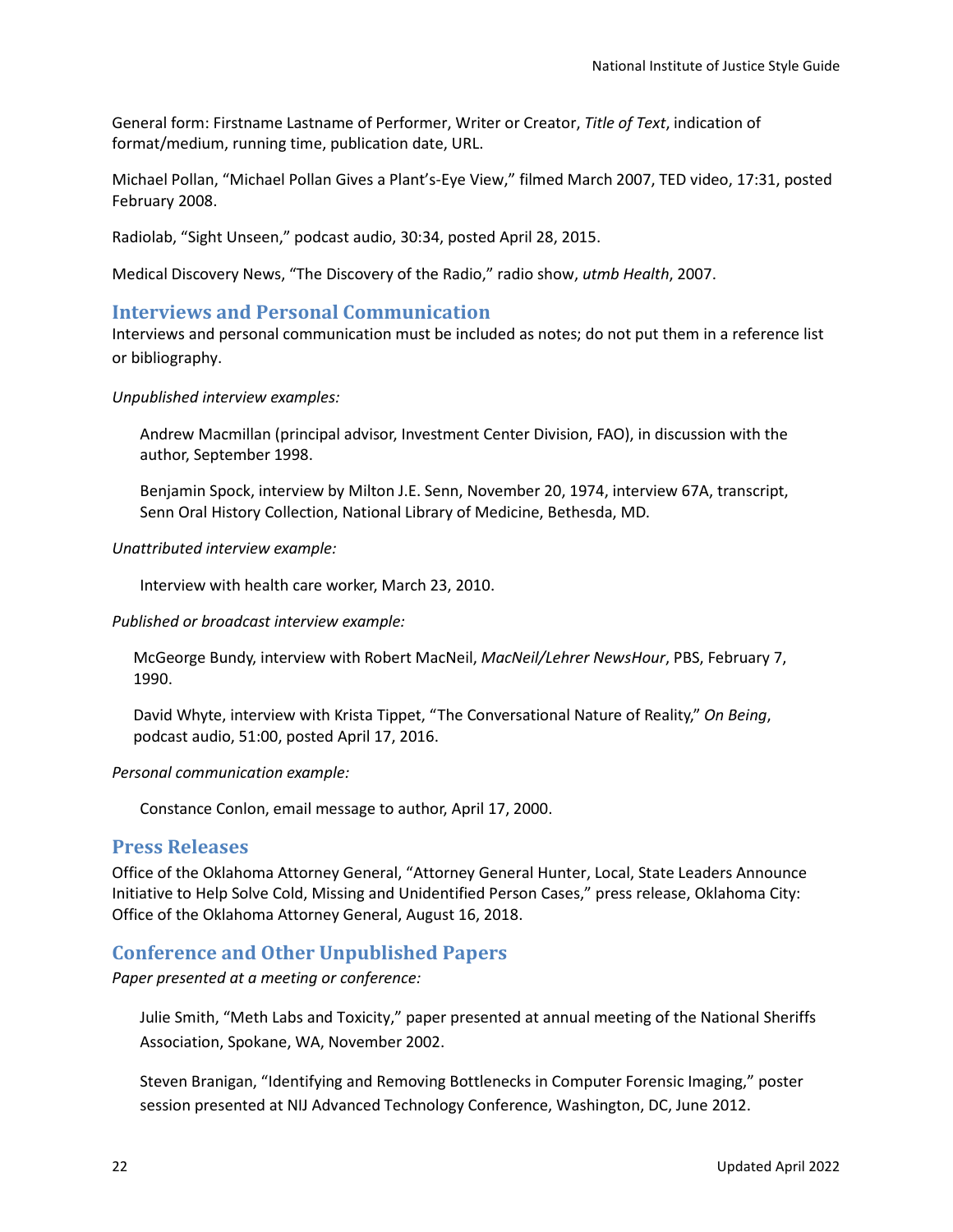#### *Thesis or dissertation:*

Julie Smith, "Meth Labs and Toxicity," Ph.D. diss., University of Chicago, 2002.

# <span id="page-26-0"></span>**Solicitations/Funding Opportunities**

National Institute of Justice funding opportunity, "Title of Solicitation," grants.gov announcement number NIJ-20XX-XXX, posted Month Day, Year, URL.

National Institute of Justice funding opportunity, "FY 2017 DNA Capacity Enhancement and Backlog Reduction (CEBR) Program," grants.gov announcement number NIJ-2017-11581, posted March 13, 2017, [https://nij.gov/funding/Documents/solicitations/NIJ-2017-11582.pdf.](https://nij.gov/funding/Documents/solicitations/NIJ-2017-11582.pdf)

# <span id="page-26-1"></span>**Award Descriptions**

National Institute of Justice funding award description, "Development of a Computer Simulation Model To Describe Potential Bruising Patterns Associated With Common Childhood Falls," at the University of Louisville Research Foundation, award number 2014-DN-BX-K006, [https://nij.ojp.gov/funding/awards/2014-dn-bx-k006.](https://nij.ojp.gov/funding/awards/2014-dn-bx-k006)

# <span id="page-26-2"></span>**Notes in HTML Versus Print**

All note formatting above is presented in print style.

Notes in HTML-only products (e.g., NIJ.ojp.gov articles, online *NIJ Journal* articles) should link the title text to the publication's URL instead of providing the URL text at the end of the note.

Chaomei Chen, *[Mapping Scientific Frontiers: The Quest for Knowledge Visualization](http://link.springer.com/book/10.1007%2F978-1-4471-5128-9)*, 2nd ed. (London: Springer, 2013), 163.

Short form: Chen, *[Mapping Scientific Frontiers](http://link.springer.com/book/10.1007%2F978-1-4471-5128-9)*.

Laura Fogger-Rogers, Ann Grand, and Margarida Sardo, "Beyond Dissemination - Science [Communication as Impact,](https://doi.org/10.22323/2.14030301)" *Journal of Science Communication* 14 no. 3 (2015): 2.

Michael J. Williams, John G. Horgan, and William P. Evans, ["Evaluation of a Multi-Faceted, U.S.](https://www.ojp.gov/pdffiles1/nij/grants/249936.pdf)  [Community-Based, Muslim-Led CVE Program,](https://www.ojp.gov/pdffiles1/nij/grants/249936.pdf)" Final report to the National Institute of Justice, award number 2013-ZA-BX-0003, June 2016, NCJ 249936.

U.S. Government Accountability Office, ["How Much Does Crime Cost?"](https://blog.gao.gov/2017/11/29/how-much-does-crime-cost) *WatchBlog,* November 29, 2017.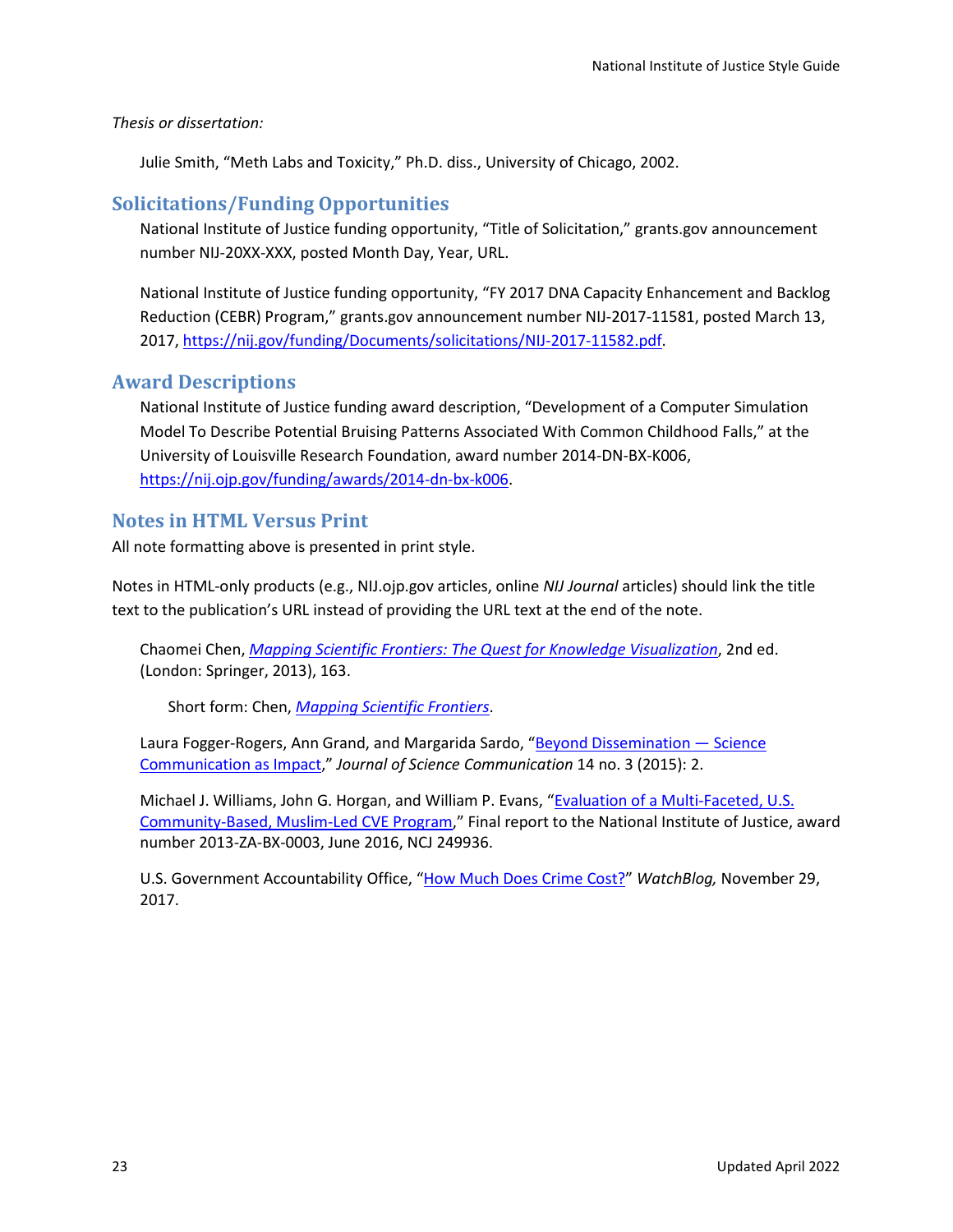# <span id="page-27-0"></span>**Part III. Web Writing**

This section includes some specific rules about writing for the NIJ website but does not cover everything. It walks you through the web writing process at NIJ, covers best practices for web writing, and provides guidance on common web style issues and issues specific to NIJ.

The people who read NIJ publications are like the people who read *Scientific American,* the *Harvard Business Review,* and the *New York Times.* They are intelligent and busy individuals who may or may not know much about methodology or NIJ. They want accurate information that's timely, easy to read, and helps them do their job better.

# <span id="page-27-1"></span>**The Inverted Pyramid**

NIJ editors follow the newspaper industry's inverted pyramid rule: We put the most important part of the story at the beginning. The introductory sentences tell the reader what the finding is, why it is significant, and its relevance to the field. Newspaper editors often must cut an article to fit a limited space. To do so, they cut text from the end of the story because few people read all the way to the end. NIJ editors are less ruthless about space, but still follow the newspaper rule of thumb: Put the most important information at the beginning and cut from the end. This approach also works well on the web, where we want the most important information in the top half of the webpage.

The manuscript you submit to your NIJ editor should be clear, concise, and well-structured. Headings, subheadings, lists, tables, graphs, and illustrations should be presented in a way that a busy reader can scan the report and still get the main points.

# <span id="page-27-2"></span>**Examples of Effective Web Writing**

This section discusses the following guidelines for writing effective webpages:

- Consider the Audience
- Follow the "Page Principle"
- Use Plain Language
- Use Familiar Words
- Use Active Voice
- Create Pages for Scanning, Not Reading
- Organize Content by "Chunking"

# <span id="page-27-3"></span>**Consider the Audience**

You will define the audience at the kickoff meeting. By elaborating on the following questions, the purpose of each page will be more clearly defined:

- Who are they?
	- o Think of the audience as individual people, not vague institutions.
- What tasks are they trying to accomplish?
- What questions do they have?
- What answers do we have?

# <span id="page-27-4"></span>**Follow the "Page Principle"**

• **Each page should live on its own**

Users will not necessarily follow the logical progression of the site outline. You should write each page as if it will be the only page a user will visit. In other words, content should include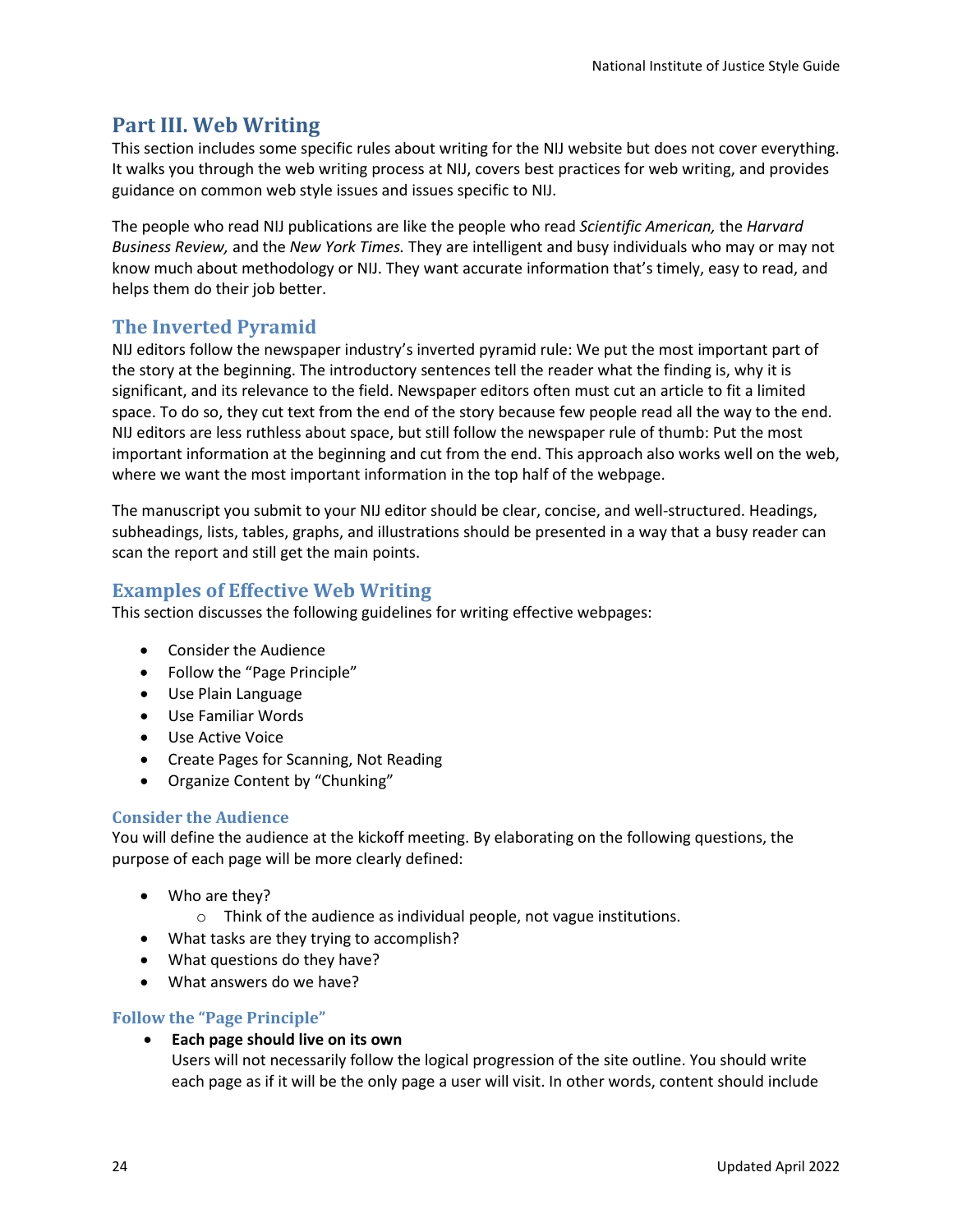enough information so that a first-time reader will understand the message. Use links to other pages to avoid repeating concepts so much that the main subject of the page is buried.

#### • **Each page should contain one main topic**

Limit each webpage to just one main topic, with subtopics, if appropriate. Users will scan the page to find what they need — they don't want a book. By limiting the page to just one main point, the site will be much more effective. If the page has too many subtopics, consider breaking the page into more sections, or adding additional pages.

#### <span id="page-28-0"></span>**Use Plain Language**

All NIJ webpages must be written in plain language. Writing in plain language is not the same as "dumbing down" the content. It means writing so the intended audience can:

- Understand the first time they read or hear it
- Find what they need
- Understand what they find
- Use what they find to meet their needs

Consider the intended audience of the page — language that is plain to one set of readers may not be plain to others. If your reader needs specific technical or legal details, put them in, but think carefully about what's really necessary. Make sure you're not including information just because you always include it. $<sup>1</sup>$  $<sup>1</sup>$  $<sup>1</sup>$ </sup>

Consider the guidance below from PlainLanguage.gov regarding plain language and the sciences and technical content:

"It is important for scientists to use plain language not only to reach the public; but also to reach one another. Indeed, scientific information conveyed in plain language invariably reaches bigger scientific audiences than information conveyed in technical language."<sup>[2](#page-32-1)</sup>

"What do we mean by jargon? Jargon is unnecessarily complicated, technical language used to impress, rather than to inform, your audience.

"When we say not to use jargon [unnecessarily complicated, technical language used to impress, rather than to inform, your audience], we're not advocating leaving out necessary technical terms; we are saying to make sure your other language is as clear as possible. For example, there may not be another correct way to refer to a brinulator valve control ring. But that doesn't prevent you from saying 'tighten the brinulator valve control ring securely' instead of 'Apply sufficient torque to the brinulator valve control ring to ensure that the control ring assembly is securely attached to the terminal such that loosening cannot occur under normal conditions.' The first is a necessary use of a technical term. The second is jargon."[3](#page-32-2)

#### <span id="page-28-1"></span>**Use Familiar Words**

Use words that are familiar to, and used frequently by, the target audience for the page. Words that are more frequently seen and heard are better and more quickly recognized.<sup>[4](#page-32-3)</sup>

## <span id="page-28-2"></span>**Use Active Voice**

In general, NIJ prefers using active voice over passive voice. Active voice means the subject is doing the action of the verb. Passive voice means the object is doing the action.<sup>[5](#page-32-4)</sup> For example: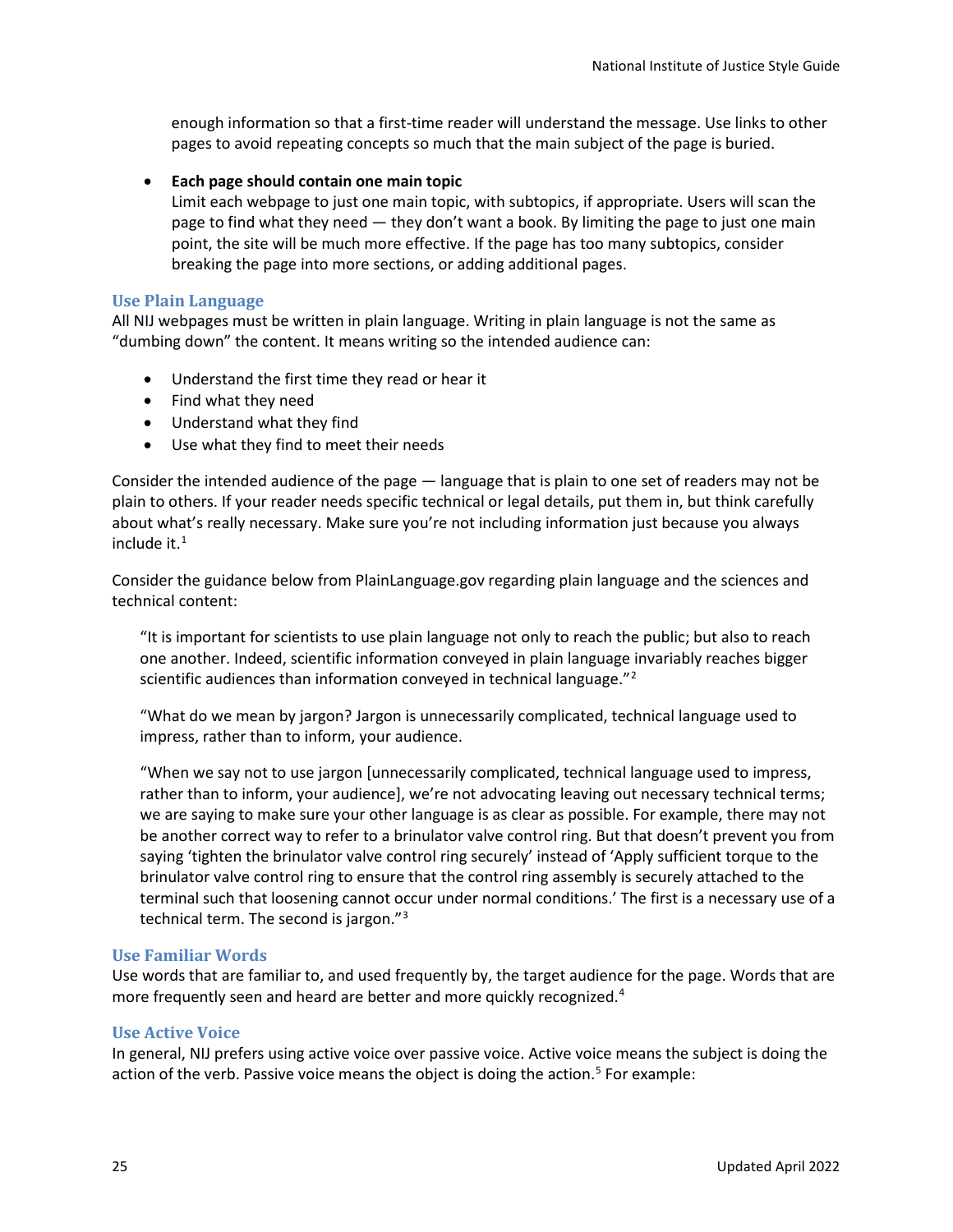- **Active voice** NIJ funded the study.
- **Passive voice** The study was funded by NIJ.

## <span id="page-29-0"></span>**Create Web Pages for Scanning, Not Heavy Reading**

Use descriptive headings, links, and lists to easily inform and grab the reader's attention while scanning. Users who scan generally read headings and scan the first couple of sentences of the paragraph — not the full text — and may miss information when a page contains dense text. Summarize the main point of your paragraph in the first couple of sentences.[6](#page-32-5)

## <span id="page-29-1"></span>**Organize Content by "Chunking"**

"Chunking" is the process of dividing information into small, clearly written paragraphs. Summarize the primary theme of the paragraph in the first sentence. Remember:

- Sentences should not have more than 20 words.
- Paragraphs should be no longer than six sentences,<sup>[7](#page-32-6)</sup> and it is acceptable to have a paragraph of only one or two sentences.

A well-organized page should:

- Focus on a main idea.
- Be self-contained because pages may be read out of order.
- Flow logically from one chunk to another.

# <span id="page-29-2"></span>**After Writing: The Delivery**

## <span id="page-29-3"></span>**Questions To Ensure a Web-Friendly Document**

After finishing the first draft, ask yourself the following questions before submitting the draft for review:

- Did your content achieve its main purpose?
- Did you target your content to your audience?
- Does your lead tell users what your content is about?
- Is your message clear?
- Does each paragraph present one idea?
- Will the page title of your document remind users of the document's contents?
- Do headings and subheadings communicate your message?
- Have you used active verbs?
- Did you overdo links within the text?
- Do your links tell users what to expect?
- Did you delete the "click here" links?
- Did you cut excess words and sentences?
- Is there a good flow between the chunks of your document?
- Did you create vivid pictures in the reader's mind?
- Did you test your writing by reading your copy out loud?
- Will bullets get your message across faster than sentences?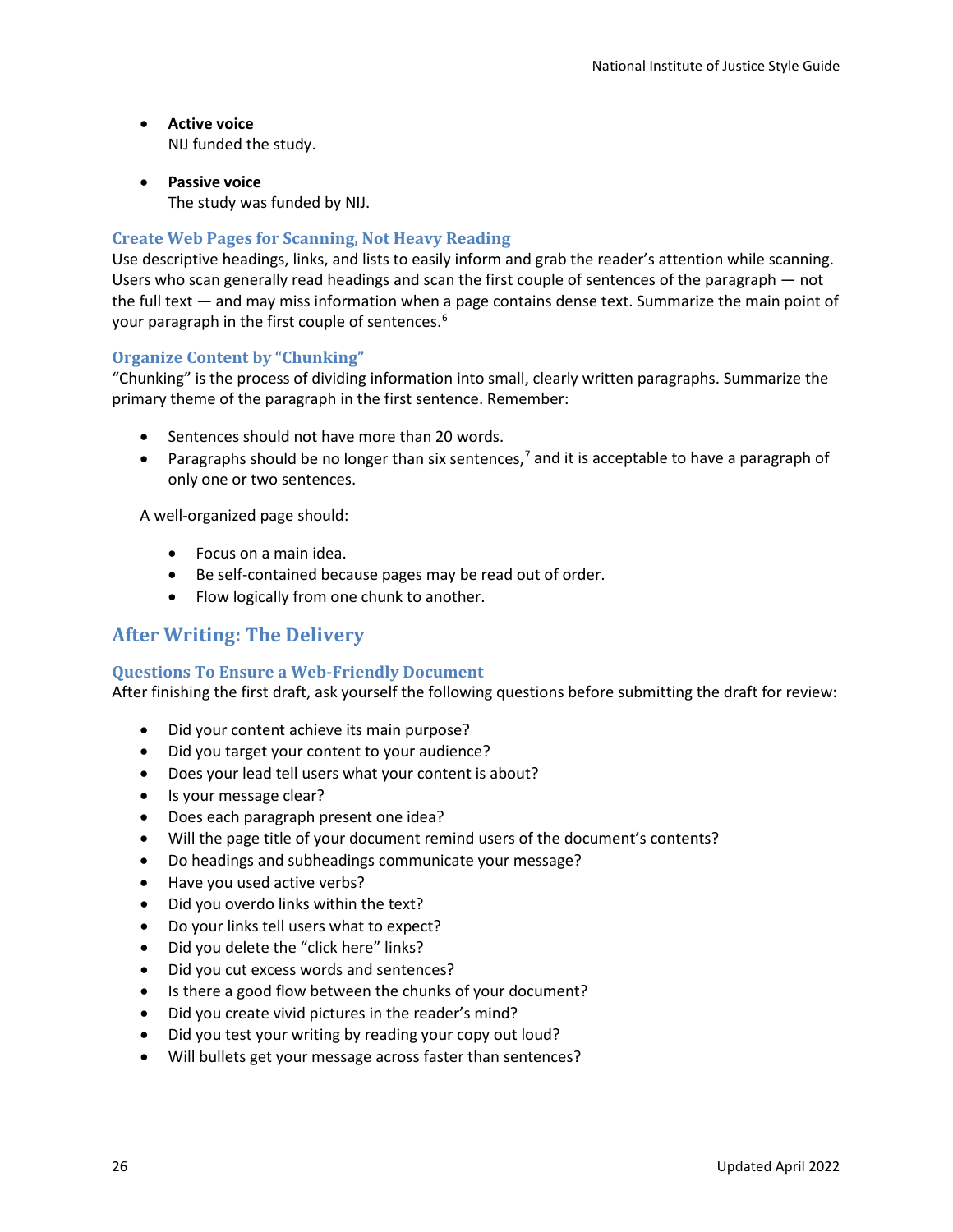# <span id="page-30-0"></span>**[NEW] Appendix A: Person-First Language**

NIJ is committed to advancing criminal justice policies that promote public safety. This commitment entails ensuring that people with criminal records, including people who were previously incarcerated, are able to successfully and productively reintegrate into their communities and lead successful, law-abiding lives.<sup>[8](#page-32-7)</sup> The language used in NIJ documents should align with and advance this commitment by putting individuals first and decoupling traits, conditions, or actions from the people being described.

Person-first language often depends on context, but the table below illustrates ways that commonly used criminal justice terms can be adapted, rephrased, or expanded to more fully encompass the humanity of the people being discussed.

Exceptions to person-first language include: terms appearing in document titles or within direct quotes; "offense," "offending," and "criminal" when used as adjectives not describing a person; and terms used as variable labels in research, when discussing those variables directly.

| <b>Labelling Term</b>  | <b>Person-First Alternatives</b>                                             |
|------------------------|------------------------------------------------------------------------------|
| Abuser                 | Person who abused                                                            |
| Alien                  | Respondent, applicant, petitioner, beneficiary, migrant, noncitizen, or non- |
|                        | U.S. citizen                                                                 |
| Chronic offender       | Person who chronically offends/offended                                      |
| Convict, ex-convict    | Person convicted of a crime                                                  |
| Defendant              | Person charged with a crime                                                  |
| Desister               | Person who desisted                                                          |
| Felon, ex-felon        | Person convicted of a felony                                                 |
| High-risk offender     | Person at high risk of offending                                             |
| Inmate                 | Person incarcerated, person incarcerated for [name of offense],              |
|                        | incarcerated person                                                          |
| Juvenile               | Youth who has committed [name of offense], youth involved in the juvenile    |
| delinquent/offender    | justice system, youth adjudicated in juvenile court                          |
| Life-course persistent | Person who offends throughout their life course                              |
| offender               |                                                                              |

# **Person-First Alternatives for Common Criminal Justice Terms**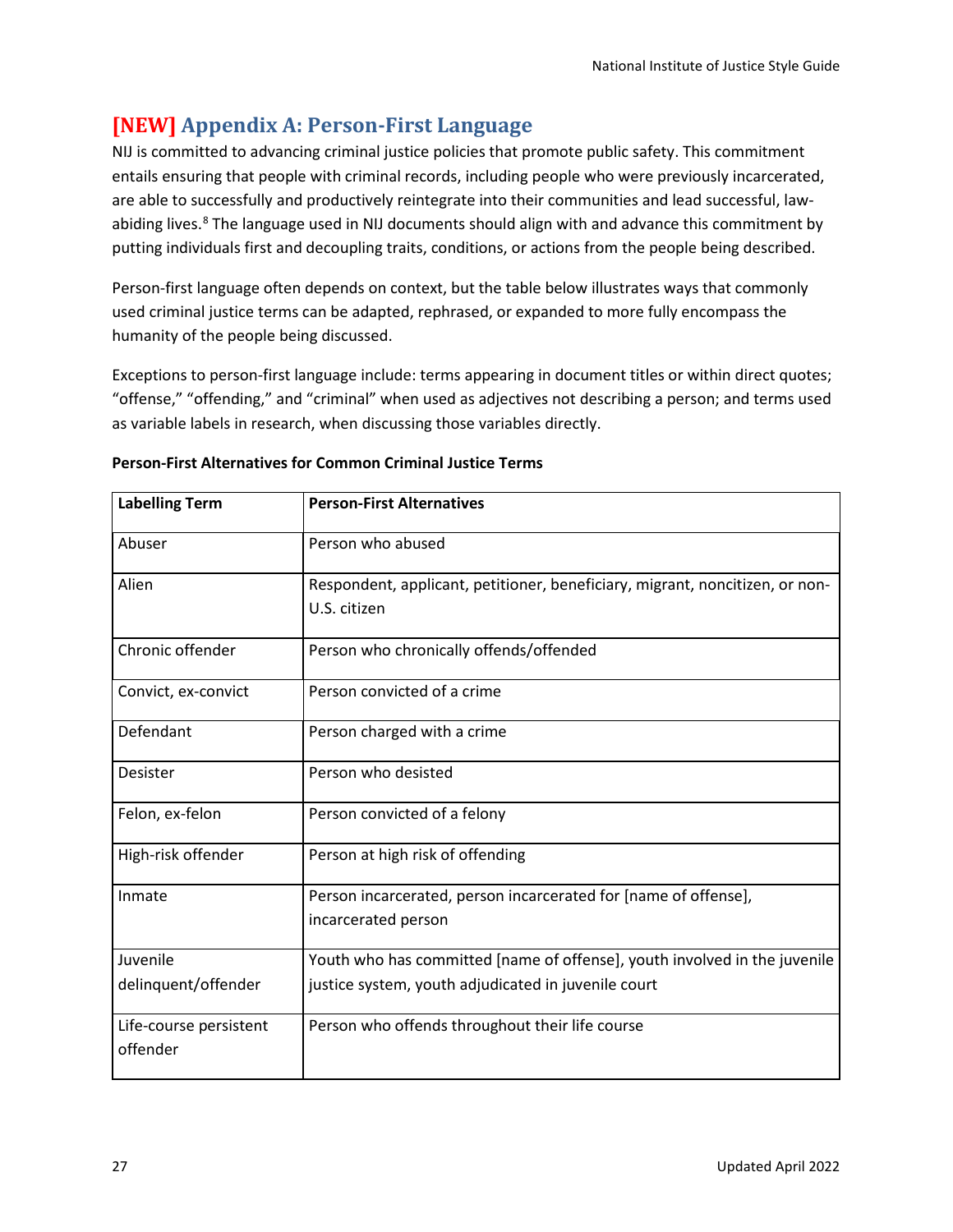| <b>Labelling Term</b>        | <b>Person-First Alternatives</b>                                           |
|------------------------------|----------------------------------------------------------------------------|
| Minority/minorities          | Persons belonging to racial and/or ethnic minority groups                  |
| Nonoffender                  | Person not committing a crime, person who has never committed/been         |
|                              | convicted of a crime                                                       |
| Offender, ex-offender        | Person convicted of a crime, person committing a crime, person convicted   |
|                              | of crime who has completed any court-ordered punishment                    |
| Parolee                      | Person on parole                                                           |
| Pedophile                    | Person with pedophilia                                                     |
| Perpetrator                  | See guidance on "offender"                                                 |
|                              |                                                                            |
| Prisoner                     | See guidance on "inmate"                                                   |
| Probationer                  | Person on probation                                                        |
| Recidivist                   | Person who recidivates, person recommitting a crime after incarceration or |
|                              | correction, person arrested for/committing/convicted of [crime type] who   |
|                              | has recidivated                                                            |
| Reentrant                    | Person reentering the community                                            |
| Serious juvenile offender    | Youth committing serious crimes                                            |
| Serious offender             | Person committing serious crimes                                           |
| Unaccompanied alien<br>child | Unaccompanied noncitizen child, unaccompanied non-U.S. citizen child       |
| Undocumented alien or        | Undocumented noncitizen, undocumented non-U.S. citizen, or                 |
| illegal alien                | undocumented individual                                                    |